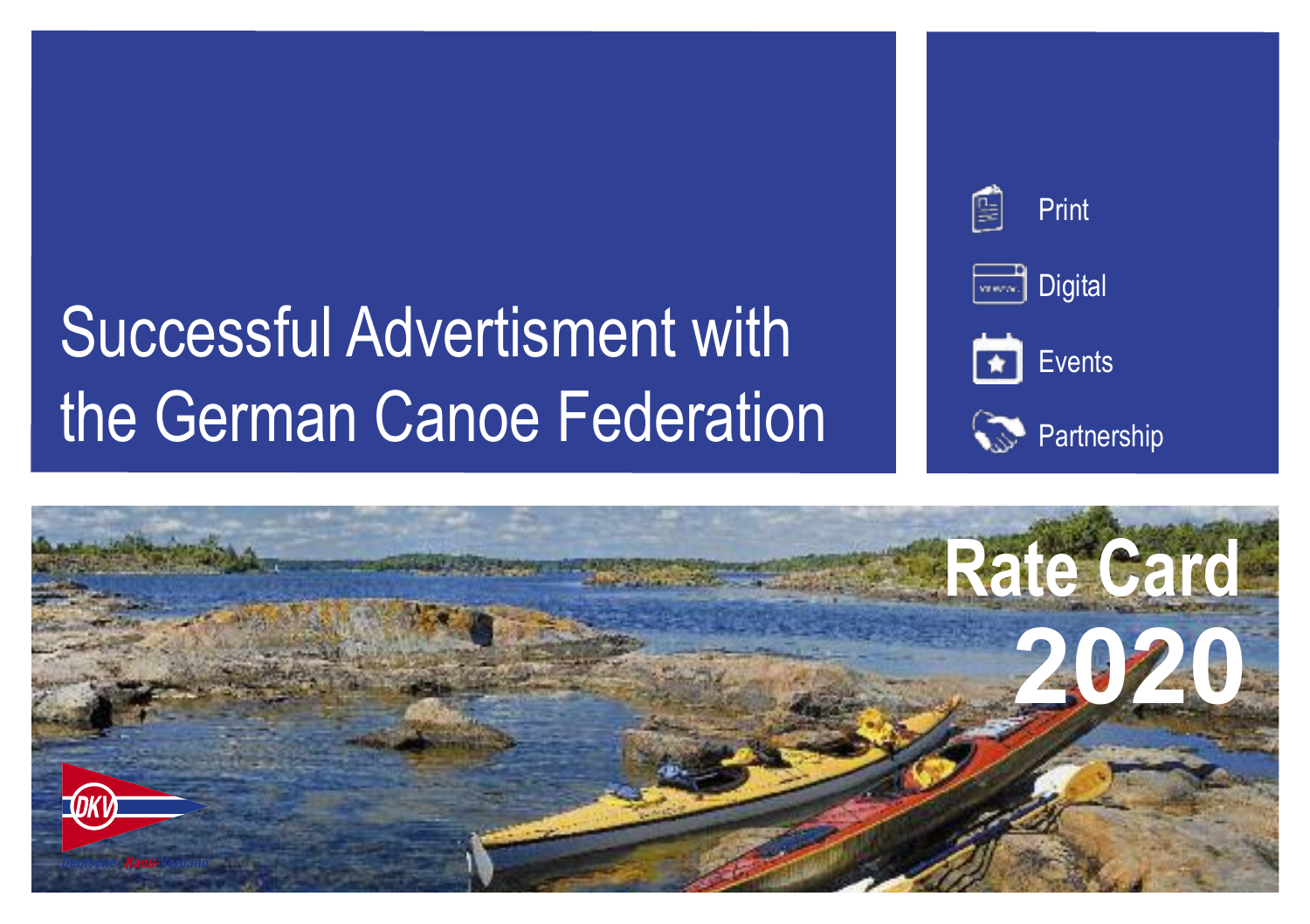





| The German Canoe Federation (DKV). 3-9 |  |
|----------------------------------------|--|
|                                        |  |
| KANU-SPORT Magazine  14-23             |  |
|                                        |  |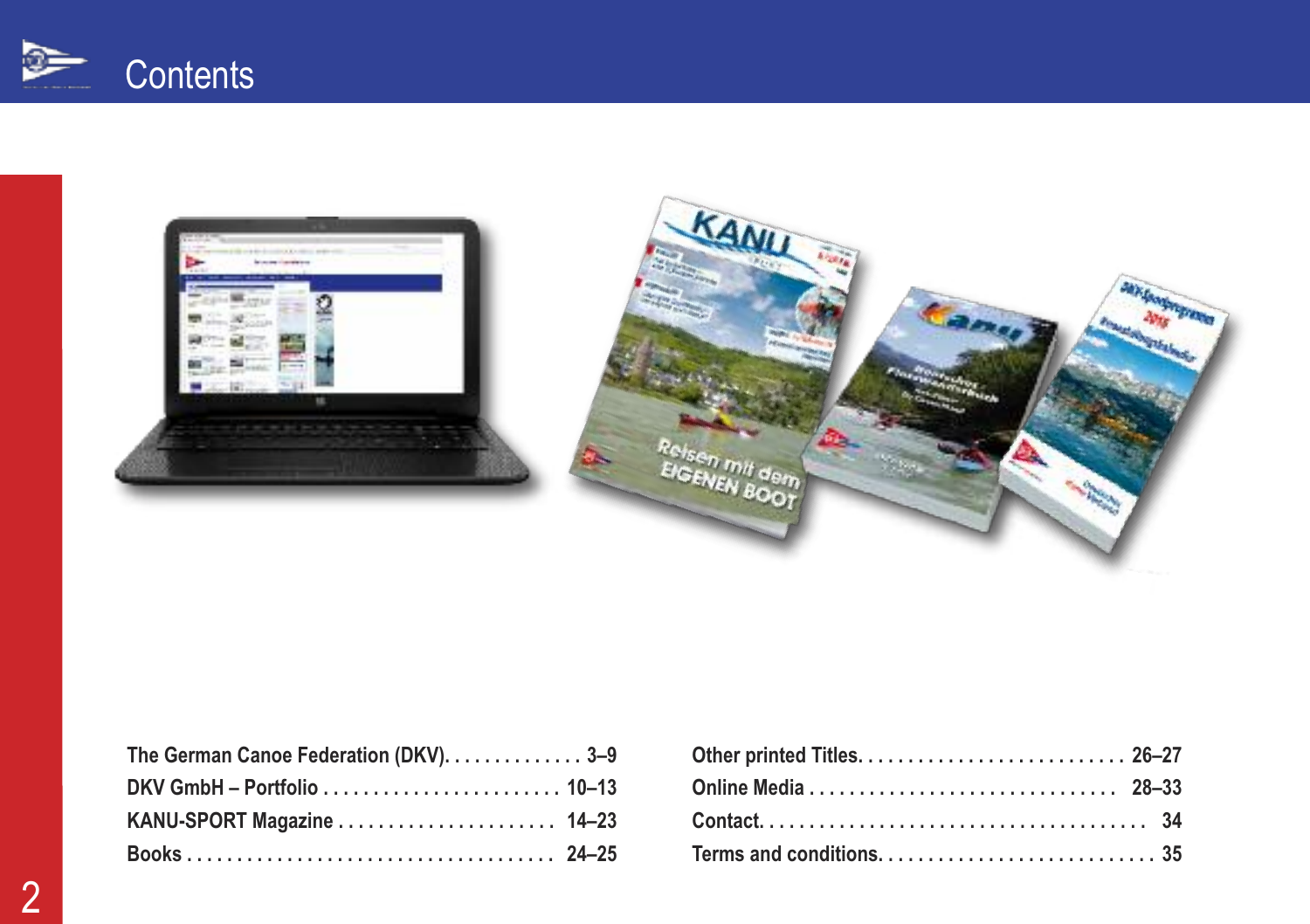



As the largest canoe organization in the world, the German Canoe Federation sees itself as stakeholder of all canoeists in Germany. The commercial and canoe tourism plays an important role for us. **Thomas Konietzko, President DKV**

Canoeing integrates exercise, adventure and recreation in nature. Hardly any other sport offers a comparable variety. Canoe connects outdoor affine people in different life stages and situations.

**Wolfram Götz, Secretary General DKV**







Our portfolio offers a wide-ranged and highly targeted communication in the canoe and outdoor industry. Ss we are very well networked with multipliers and opinion leaders in associations, industry and politics our channels reach both people which are seeking for a rest and relaxation and competitive athletes inside and outside our federation.

**Dieter Reinmuth, Managing Director DKV GmbH**

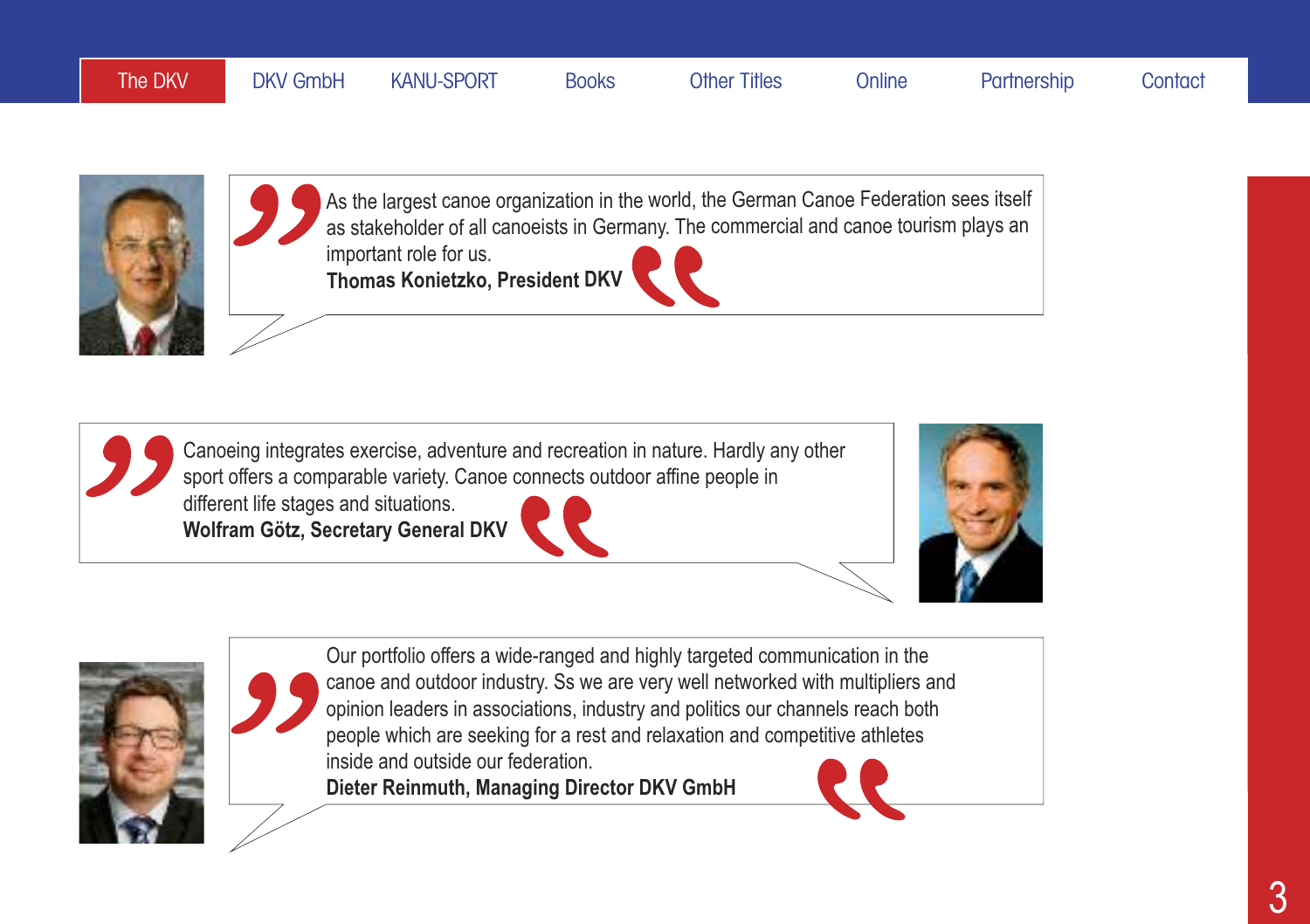

### **The world's biggest and most successful canoeing federation 120,000 members 18 regional stakeholder for all canoeists 1.300 clubs Olympic gold medals since 1936 established in 1914 SUP** whitewater canoeing 44 **canoe touring sea kayak competitive sport 1,400,000 paddlers in germany associations**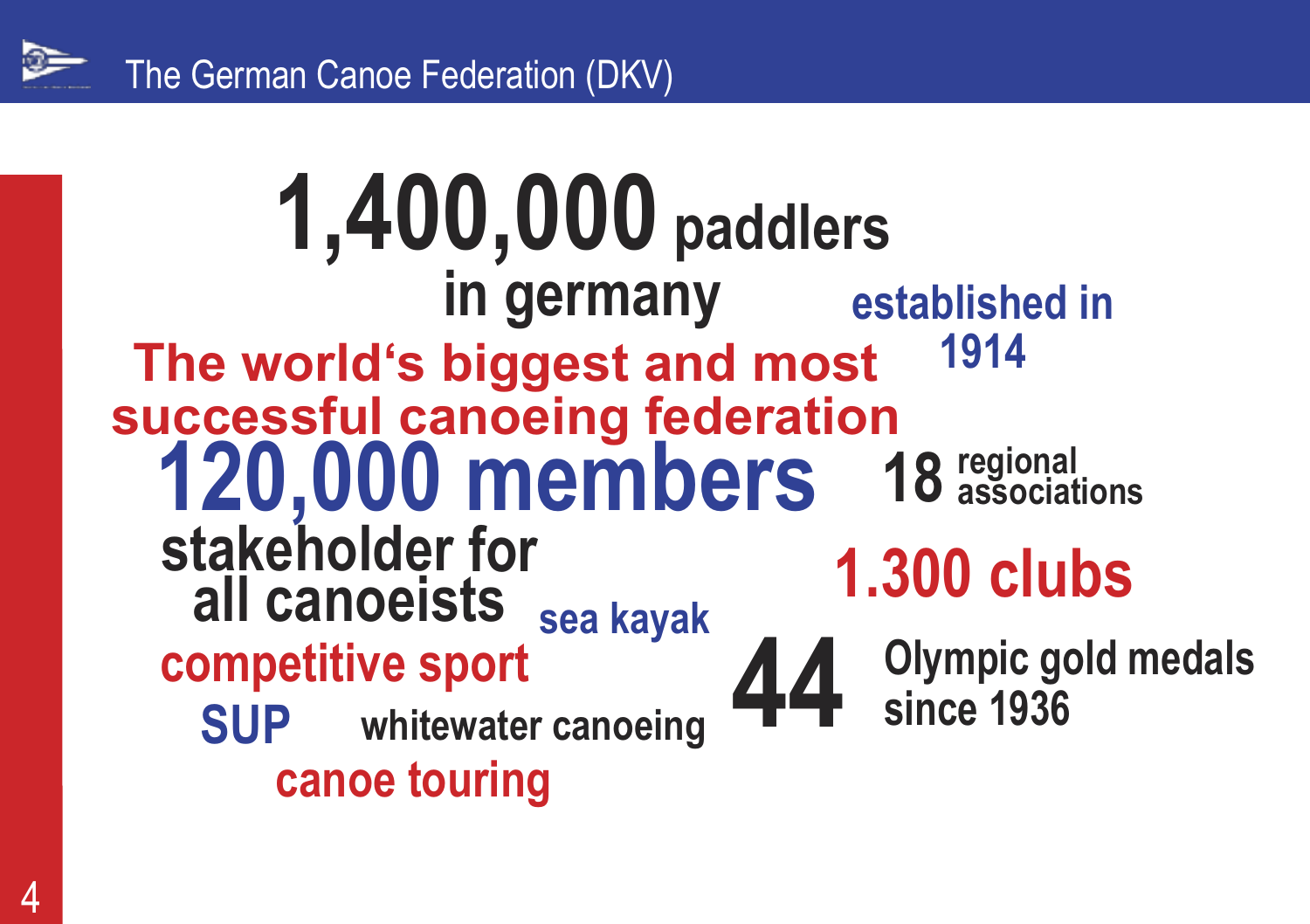### **DKV – Number one in canoeing**

- first address when it comes to canoeing
- confidence and competence for more than 100 years
- most successful olympic sports federation in Germany
- high awareness nationally and internationally
- wide-ranging recreational and competitive sport in all divisions of canoe and kayak
- every year more than 1,500 recreational and competitive sports events
- stakeholder for entire canoe sports
- First address when it comes to canoeing<br>
confidence and competence for more than 100 years<br>
1 most successful olympic sports federation in Germany<br>
1 high awareness nationally and internationally<br>
1 wide-ranging recreation • achieves multipliers and decision-makers in canoe associations, clubs, businesses, media and politics
	- mission of preservation and canoe sporting use of waterbodies
	- multi-level licensing and training system
	- sustainable youth development
	- member of German Olympic Sports Confederation (DOSB) and German Nature Conservation Ring (DNR)

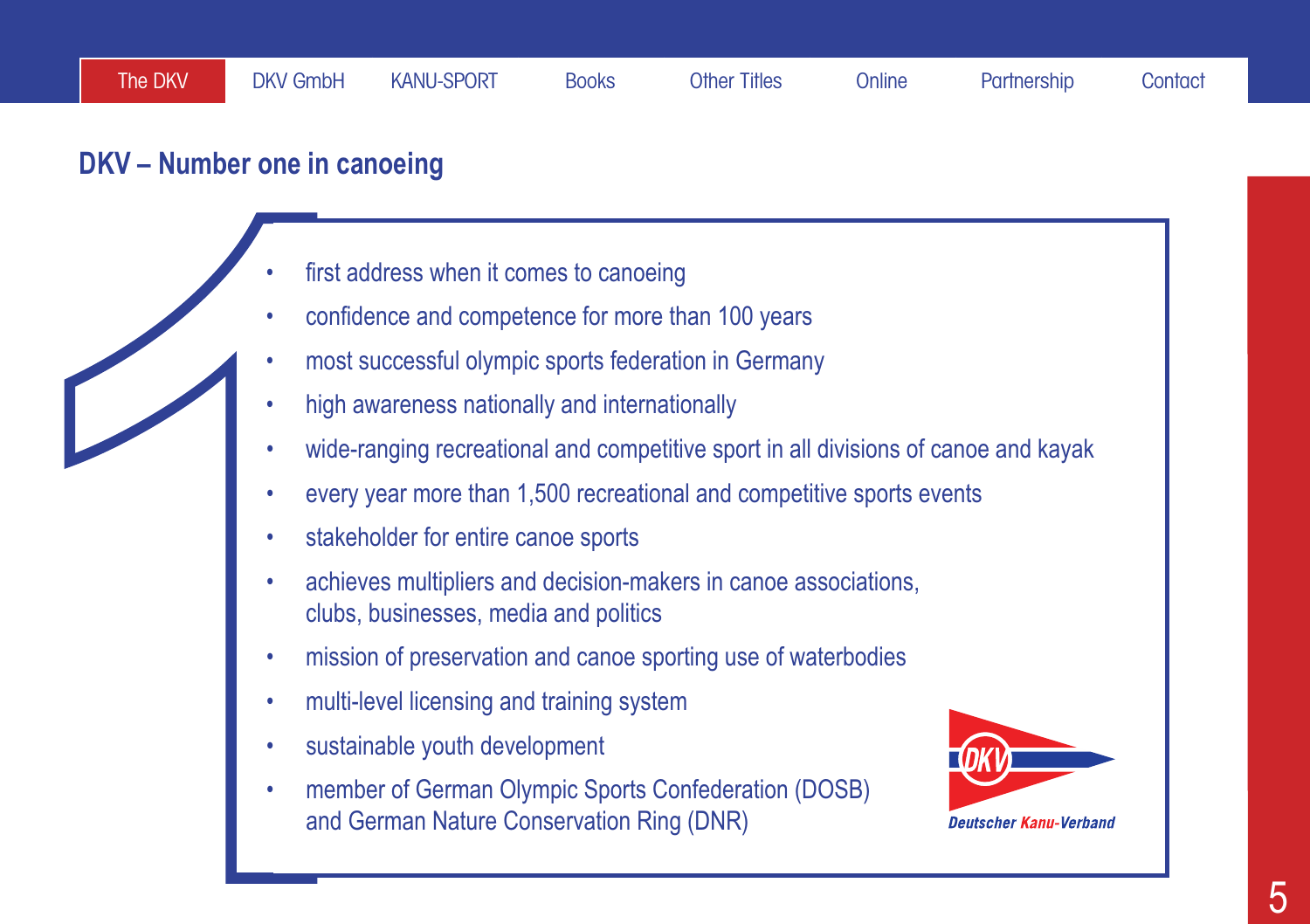

### **Canoeists – target group with great passion**

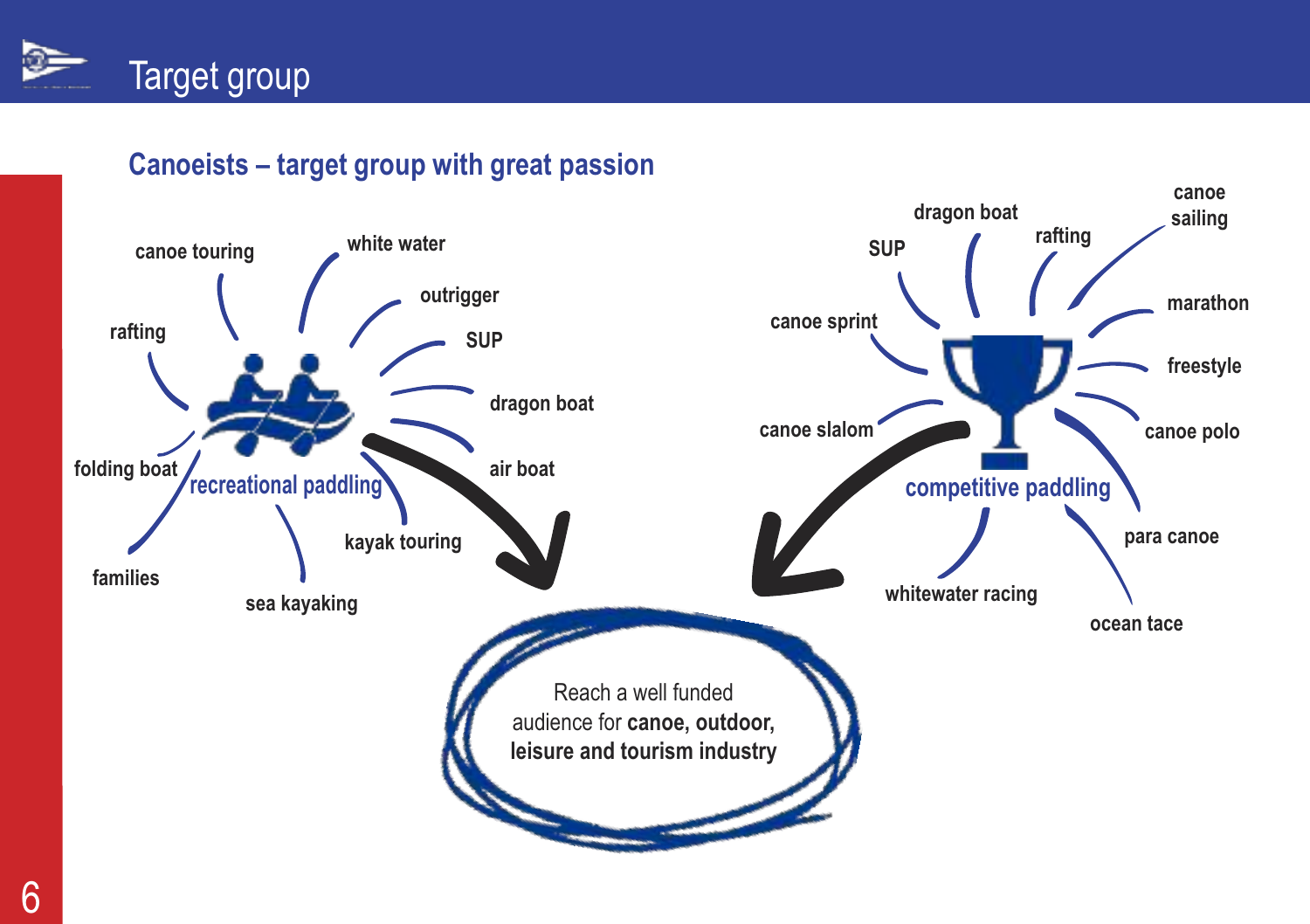### **Socio-demographic characteristics**

- age: average 40 years<br>21-30: 23% 31-40: 34% 21-30: 23%<br>41-50: 27%  $51-60: 8%$
- higher education, 44% academics
- about 60% men, 40% women
- net household income: more than 50% higher than 2,000 Euro nearly 30% over 3000 Euro

### **Interests / motivation**

- enjoys landscape and nature
- physical activity and health
- relaxation and recreation
- freedom on the water
- group experience
- discover new things, explore new regions
- seeking for adventures
- expects good gastronomic offers
- quality and environmental awareness is important
- affinity for other outdoor activities: hiking, cycling, climbing
- strong identification with canoe sport
- passion and fun
- high loyality to local club & DKV

### **Sport exercising**

- demand volume 2,87 million canoeists
- 1,4 million occasional paddlers (1-3x/ year)
- 120,000 are organized in clubs (1-6x/ month)
- during the week near place of residence, short trips and competition during the weekends, multi-day tours
- predominantly in Germany and Europe
- season: year-long, main period April October
- gross sales in Germany 797 million EUR (2005)

### **Information needs**

- boats
- canoe accessories: paddle, clothing, security, electronics, roof rack, boat trolley
- accommodation: camping, motor caravans, hotels, pensions
- mobility: cars, trains, airplane trips, ferries
- outdoor clothing and equipment: tent, highking, cycling, climbing
- tourism: regions, travel destinations, places of interest, gastronomy
- water information: traffic regulations, water levels, weather, tides, embark and disembark points, hazards, obstructions
- literature and websites
- canoe rental stations

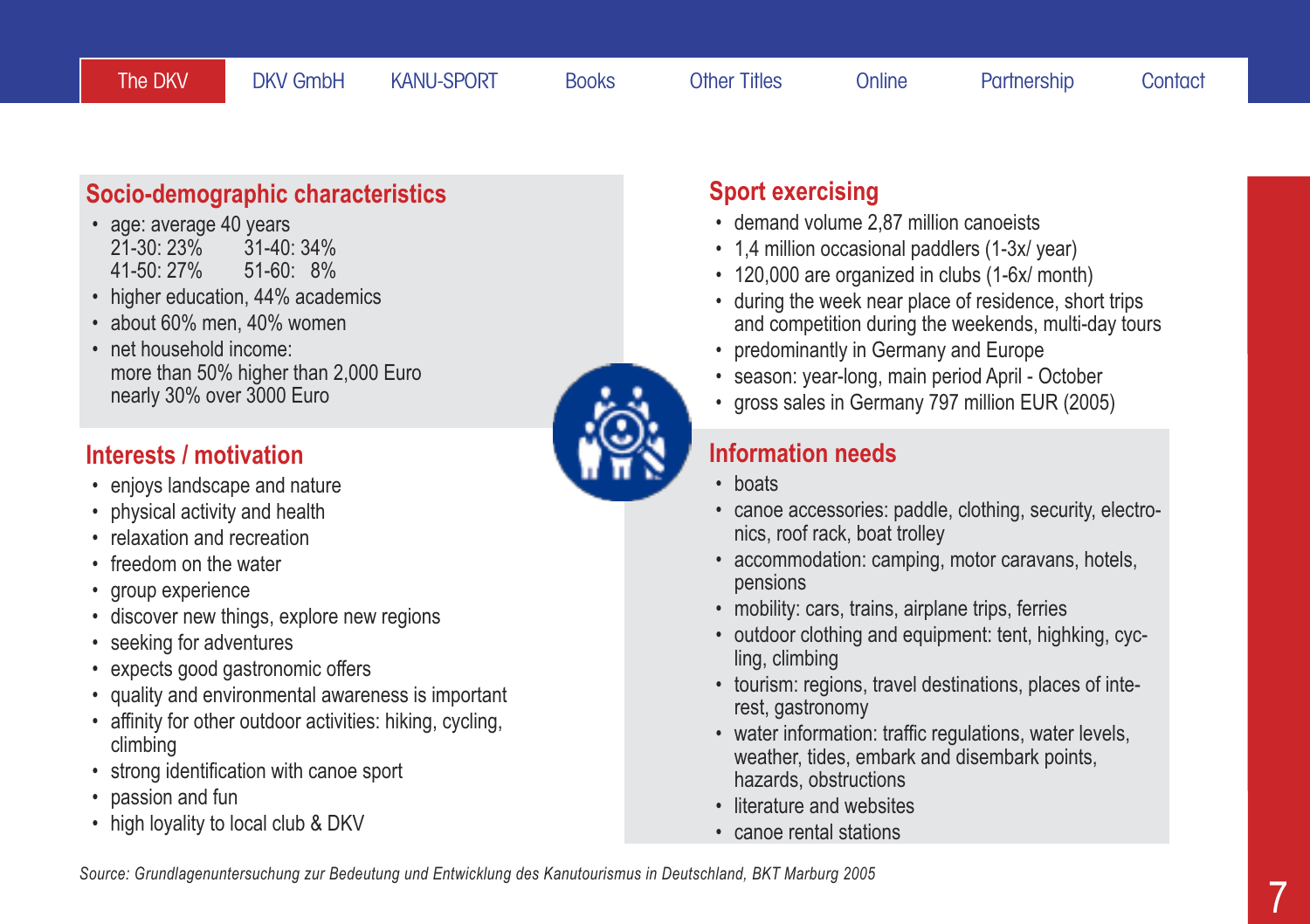

### **Paddler typology – six typical canoeists**



### **Nature Lover Hans-Dieter, 63, married**

Occupation: Senior teacher Boat: Folding kayak Area: Mecklenburg, Sweden Intensity: paddles every weekend and long canoeing trips in summer holidays Accomodation: campsite Preferences:

- addiction to recover and rest
- nature-related
- enjoys the beauty of the landscape
- prefers simple life
- prefers multi-week canoe trips
- importance of good price-performance ratio

### **Family Person Stefanie, 31, married**

Occupation: Office Clerk Boat: Canoe

Area: Water within 150 km from residence Intensity: paddles occasionally Accommodation: at home or caravan Preferences:

- common experience with family
- safety first
- visits restaurants & leisure attractions
- enjoys easy day trips
- is lookingf for middle price seament



### **Team Player Sandra, 46, single**

Occupation: Physiotherapists Boat: Dragon Boat Area: Water close to club's boathouse Intensity: training 3 times a week with competitions on weekends Accomodation: simple hotels Preferences:

- common experience with friends
- outdoor activity
- seeks sporting challenge
- high spending on sportswear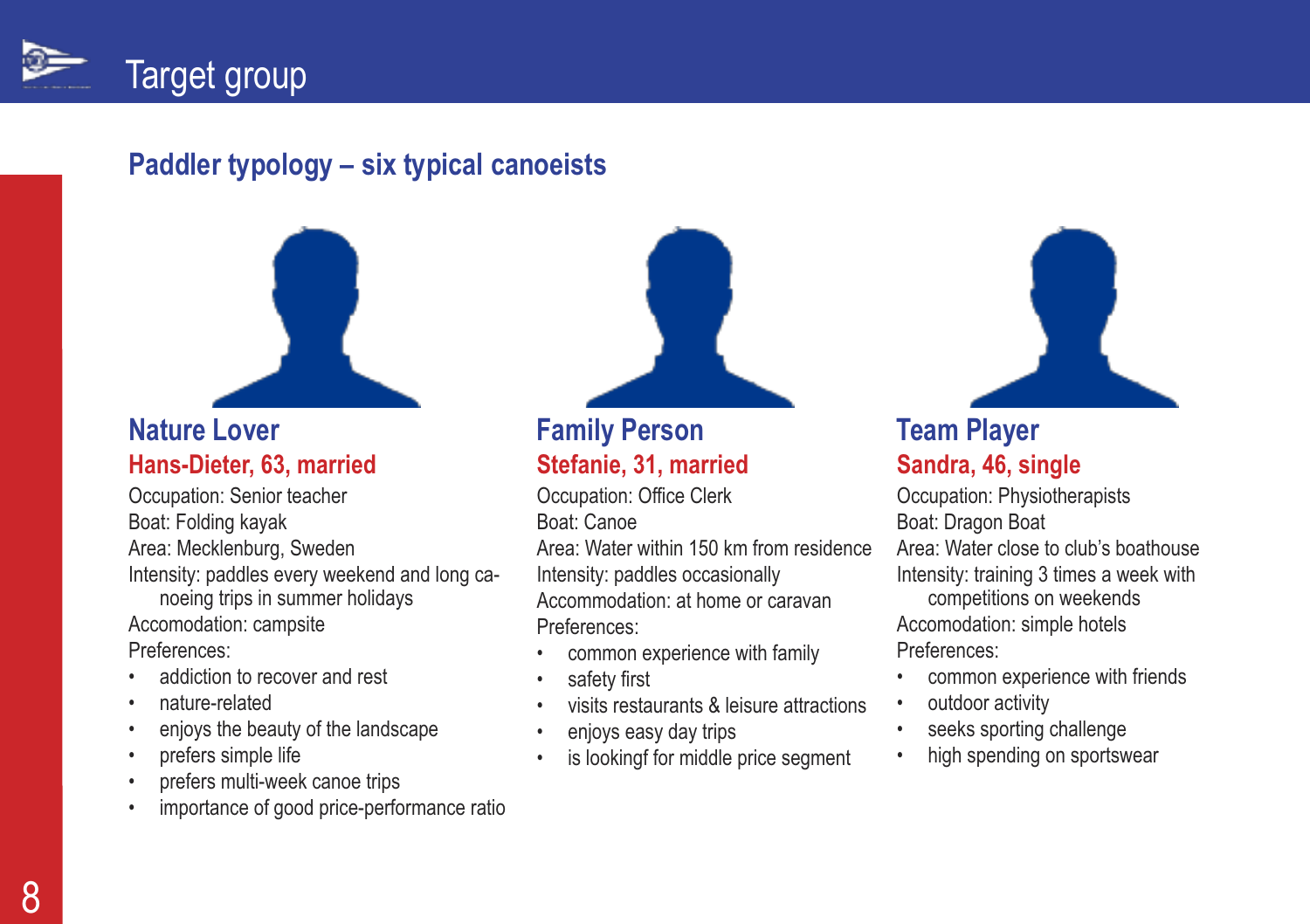

### **Adventurer Lukas, 23, single**

Occupation: Engineering student Boat: white-water kayak Area: South of France, Austria Intensity: Many weekend trips and one training during the week Accomodation: Pension Preferences:

- sporty challenging tours
- loves adventures
- enjoys freedom on the water
- high spendings for equipement, less demand for comfort

# **Curious**

**Renate, 53, divorced**

Occupation: Sales Manager Boat: Tours Kayak Area: different across Europe Intensity: Many weekend getaways Accomodation: good hotel Preferences:

- discovers regions and cities
- interested in nature experiences
- diversified tour important
- interested in sights and culinary offerings



### **Trendsetter Cedric, 37, single**

Occupation: owner of an agency Boat: SUP (Stand-up-paddling) Area: city water Intensity: Many weekend trips Accomodation: design hotel Preferences:

- seeking for new things
- **individualist**
- high importance of lifestyle and night life
- interested in sights and culinary offerings
- expects high service-level and quality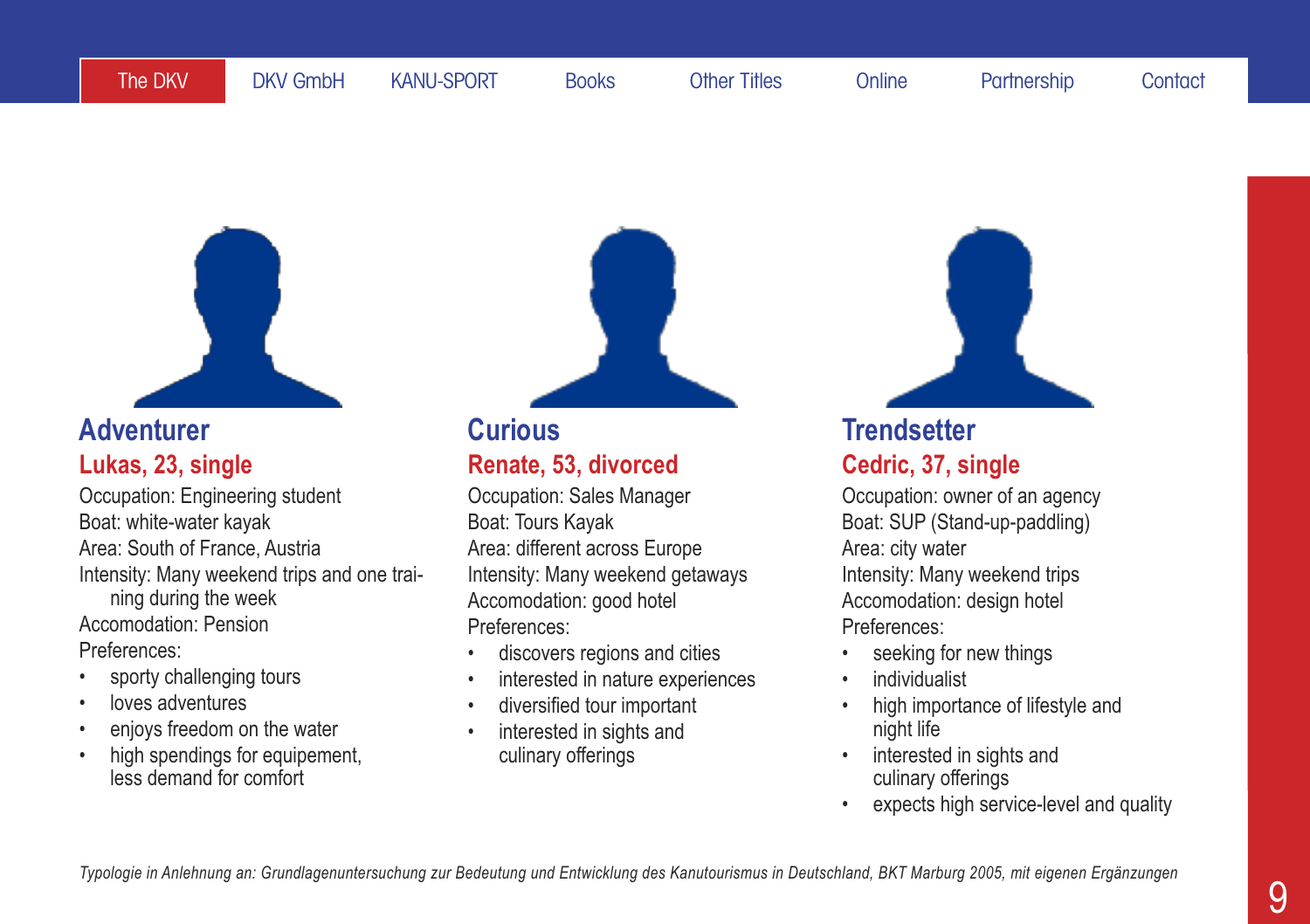### **DKV-GmbH**

### leading publisher of canoeing books in Europe **4,000,000** contacts per year **300.000 sold books Sportprogramm KANU-SPORT magazine calendars sponsoring** campsites online Shop merchandising

**river guides** subsidiary company of DKV and regional associations

**rights commercialization**

E-books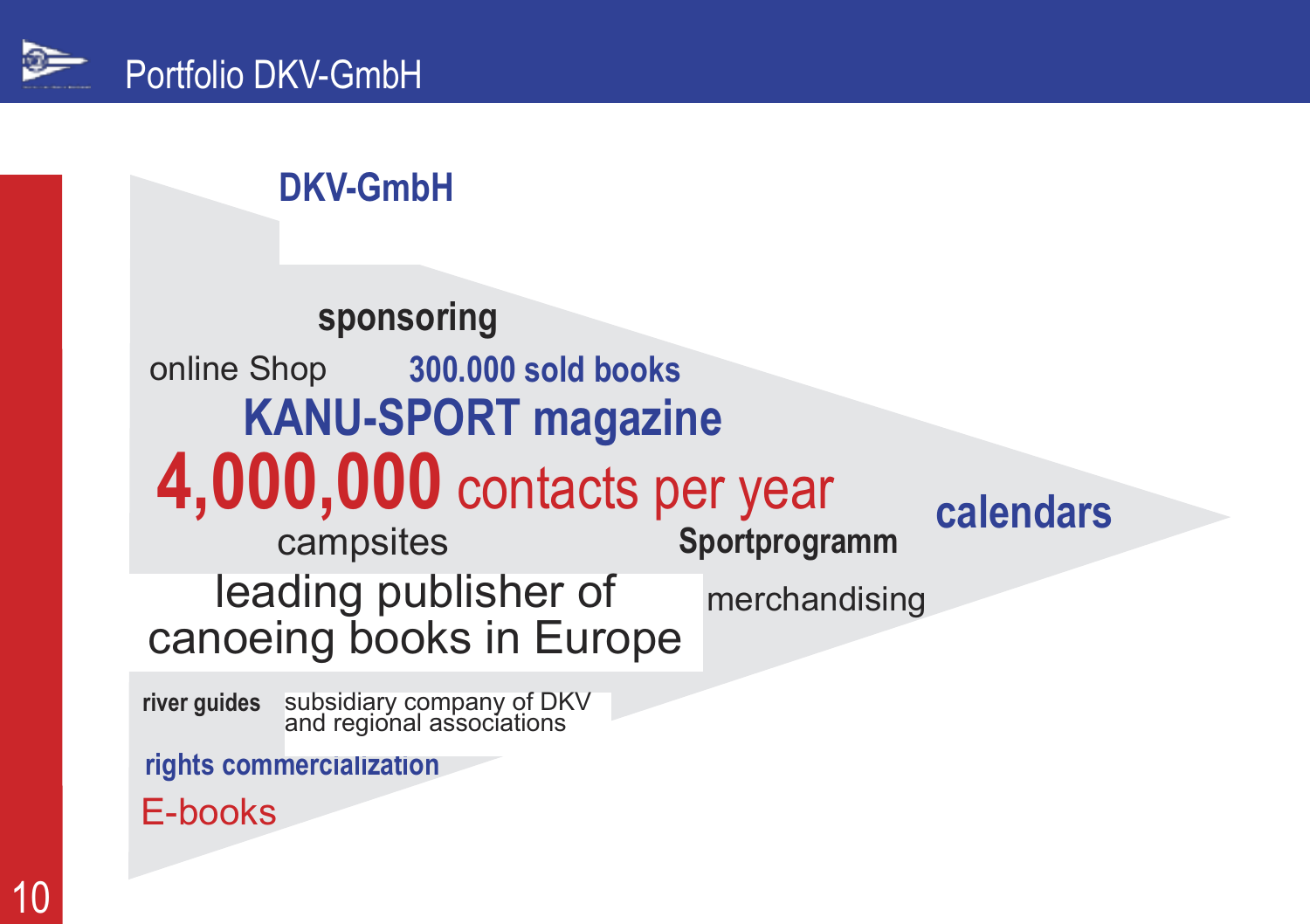### **Strong channels for your advertising success – crossmedia targeting**

360° canoe **KANU-SPORT magazine** 120,000 gross contacts every month **kanu.de** 76,530 Unique-User\* 239,404 Page Impressions\* **canua** 2,500 rivers 100.000 POI **DKV-Newsletter** 4,000 subscribers **Social Media** 11,019 Facebook-Follower 1,484 Twitter-Follower \*per month, data of September 2018 **Sponsoring** 400 million TV viewers range Emotional communication with the most successful German Sports Association. Customized concepts for our partners. Most recent and highest coverage canoe sports magazine in germany Reference books about the whole range of canoeing, such as river guides, tour proposals and educationals books **Book publising house** more than 30 book titles 15,000 sold books per year The word's greatest directory of canoeing events – recreative and competitional events **DKV-Sportprogramm** 15,000 circulation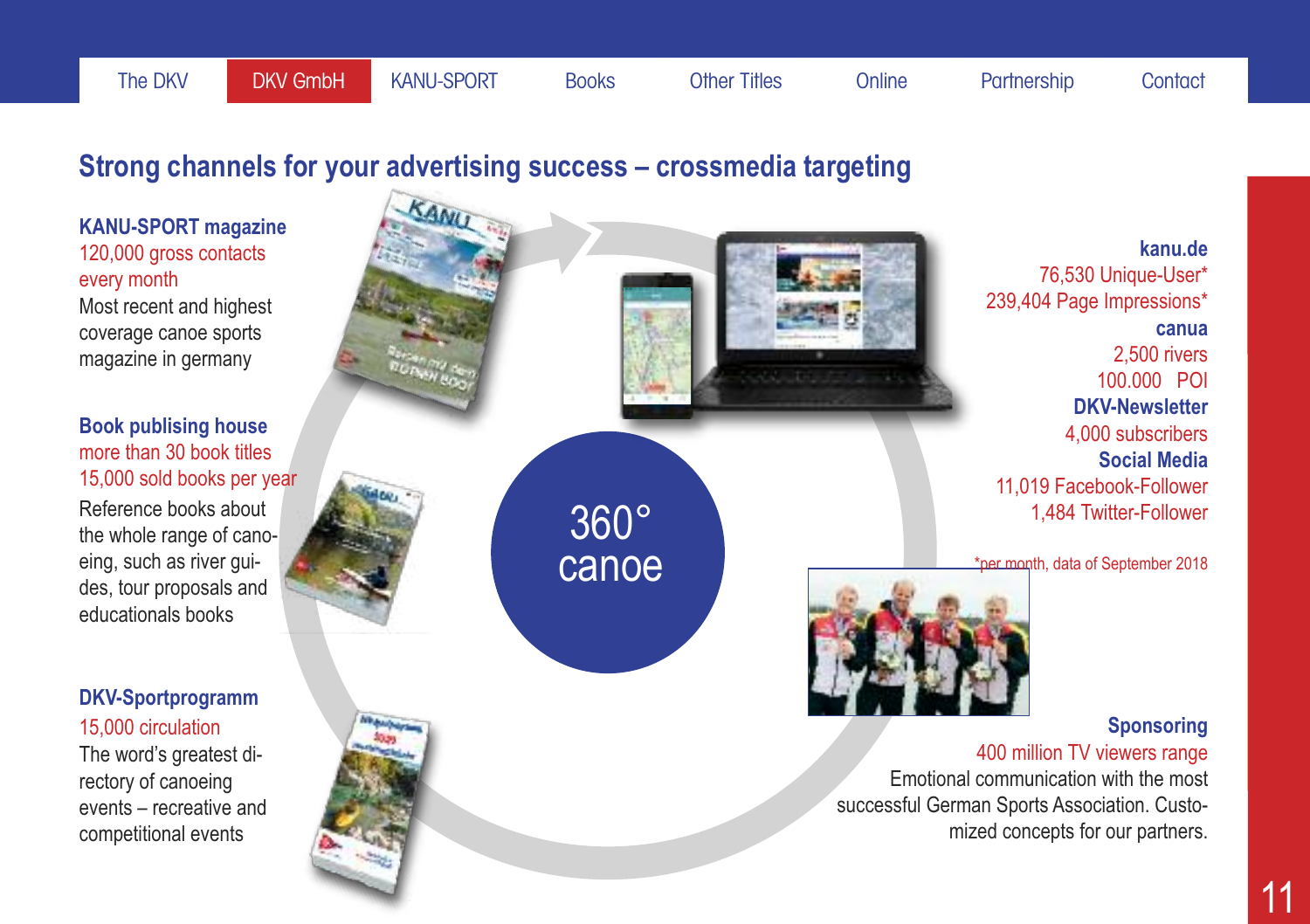

### **The right mix for your campaign goal**

| Oursolution<br><b>Lour dogs</b> | Ads in KANU-SPORT         | Ad special in<br>KANU-SPORT | <b>books</b><br>Ξ.<br><b>Ads</b> | Sportprogramm<br>Ξ.<br><b>Ads</b> | qqp<br>٠<br>Ad in canua | Banner on www.kanu.de     | News on www.kanu.de | Promotional film<br>on kanutube.de | Ad in newsletter          | Federation sponsoring     | Event sponsoring |
|---------------------------------|---------------------------|-----------------------------|----------------------------------|-----------------------------------|-------------------------|---------------------------|---------------------|------------------------------------|---------------------------|---------------------------|------------------|
| Sales campaign                  | X                         | $\mathsf{x}$                |                                  |                                   |                         | $\boldsymbol{\mathsf{X}}$ | $\mathsf{X}$        | $\mathsf{X}$                       | $\mathsf{X}$              |                           | $\mathsf X$      |
| <b>Image</b>                    | $\mathsf{X}$              | $\mathsf{X}$                | $\mathsf{X}$                     |                                   | $\mathsf{x}$            |                           |                     | $\mathsf{X}$                       |                           | $\mathsf{X}$              | $\mathsf{X}$     |
| <b>Awareness</b>                | $\mathsf{X}$              | $\mathsf{X}$                |                                  | $\mathsf{X}$                      | $\mathsf{x}$            | $\boldsymbol{\mathsf{X}}$ |                     | X                                  |                           | $\mathsf{X}$              | $\mathsf{X}$     |
| <b>Product launch</b>           | $\boldsymbol{\mathsf{X}}$ | $\mathsf{X}$                |                                  | $\overline{\mathsf{X}}$           |                         |                           | $\mathsf{X}$        | $\mathsf{X}$                       | $\boldsymbol{\mathsf{X}}$ |                           | $\mathsf X$      |
| <b>Customized placement</b>     | $\mathsf{X}$              |                             | $\mathsf{X}$                     |                                   | $\mathsf{X}$            | $\boldsymbol{\mathsf{X}}$ |                     | X                                  |                           | $\boldsymbol{\mathsf{X}}$ | $\mathsf{X}$     |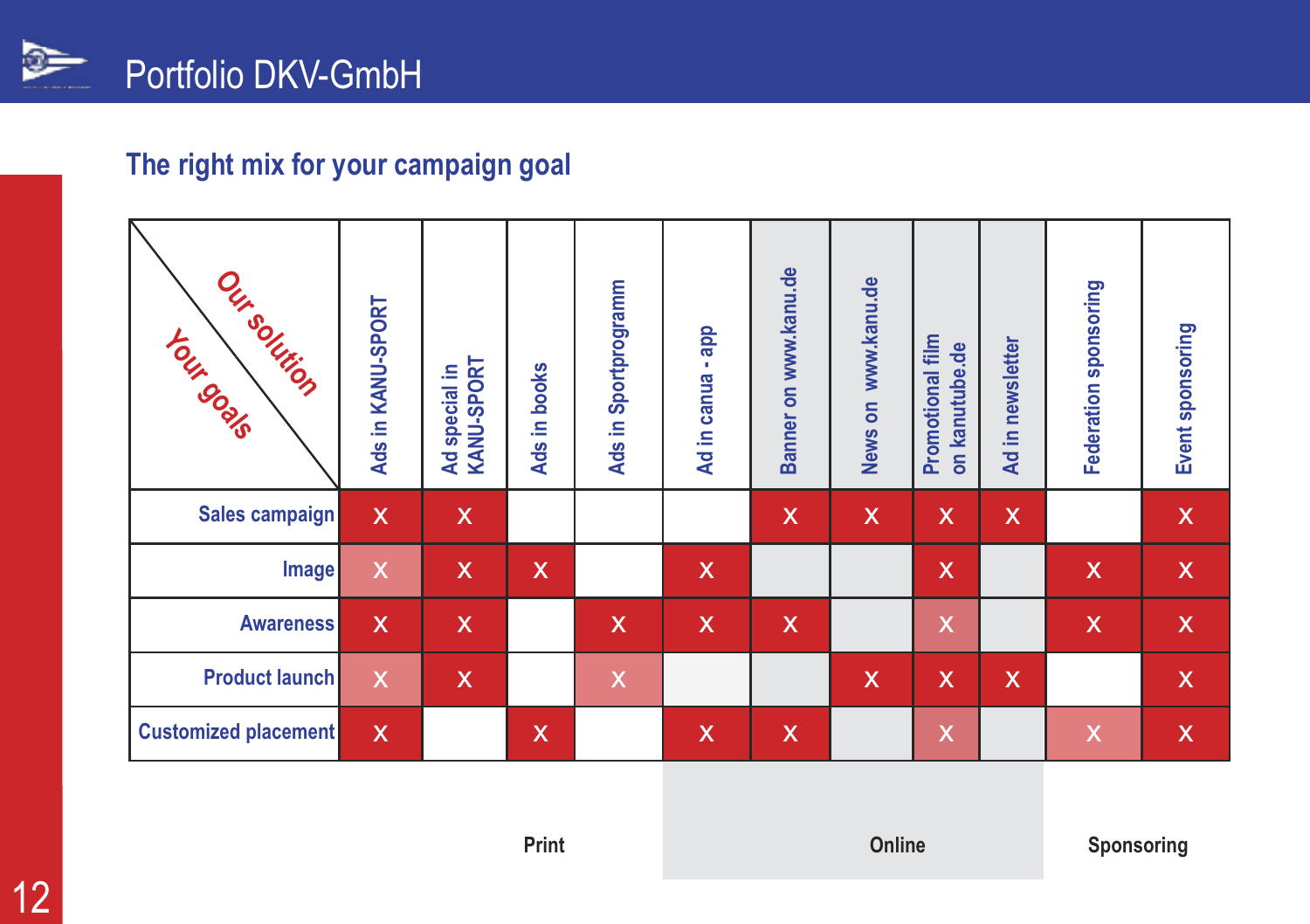

**1,888.– EUR**

**instead of 2,400.–**

**6,666.– EUR**

**instead of 9,965.–**

**3,333.– EUR instead of 4,640.–**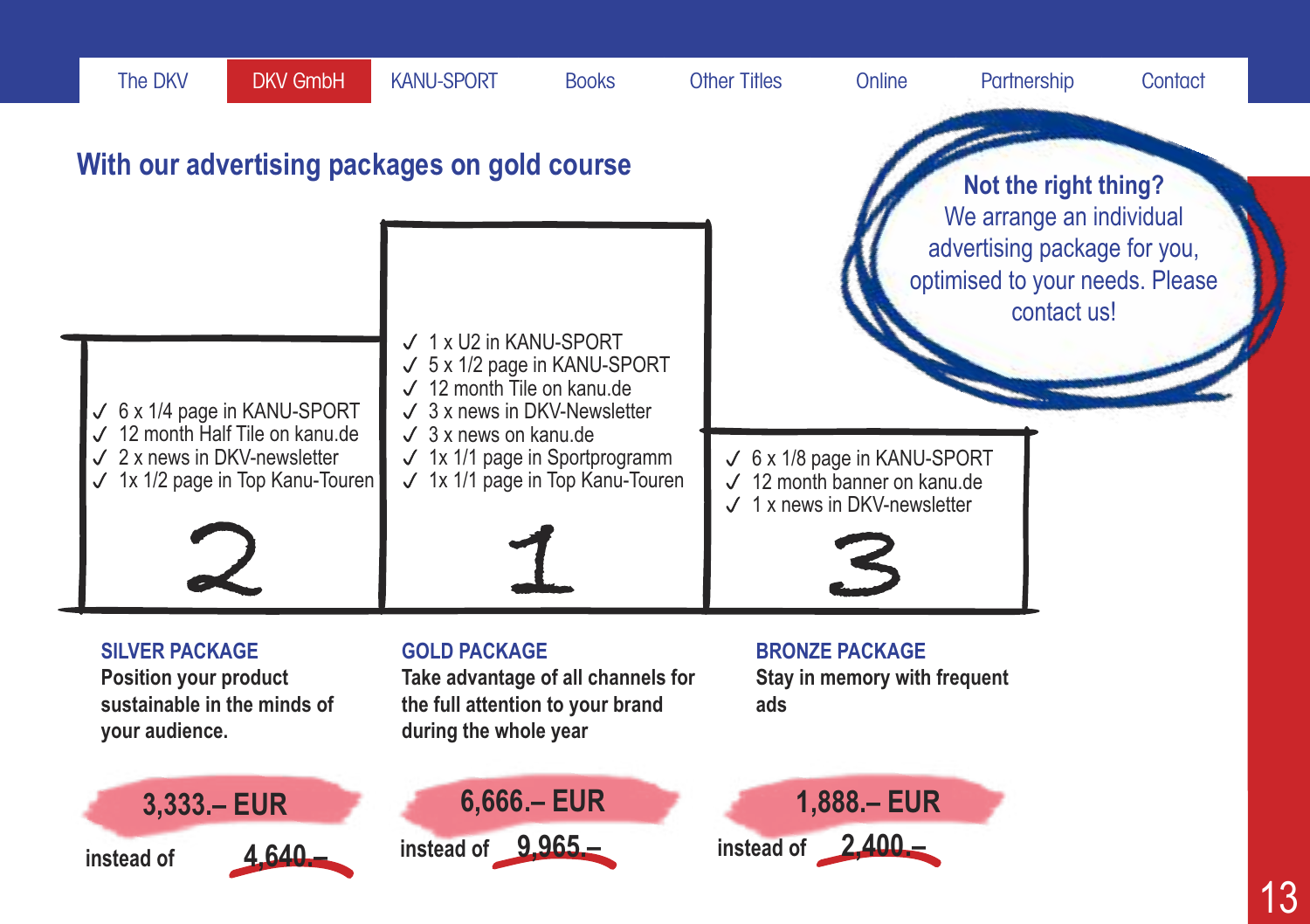

in circulation No1<sup>in circulatio</sup><br>and actulity **120,000 gross contacts each month** sole canoe magazine 12 with issues a year

**e-book also available**

## **only here - the whole broadness of canoeing**

**in club's boat houses and merchants available**

**audited circulation control**

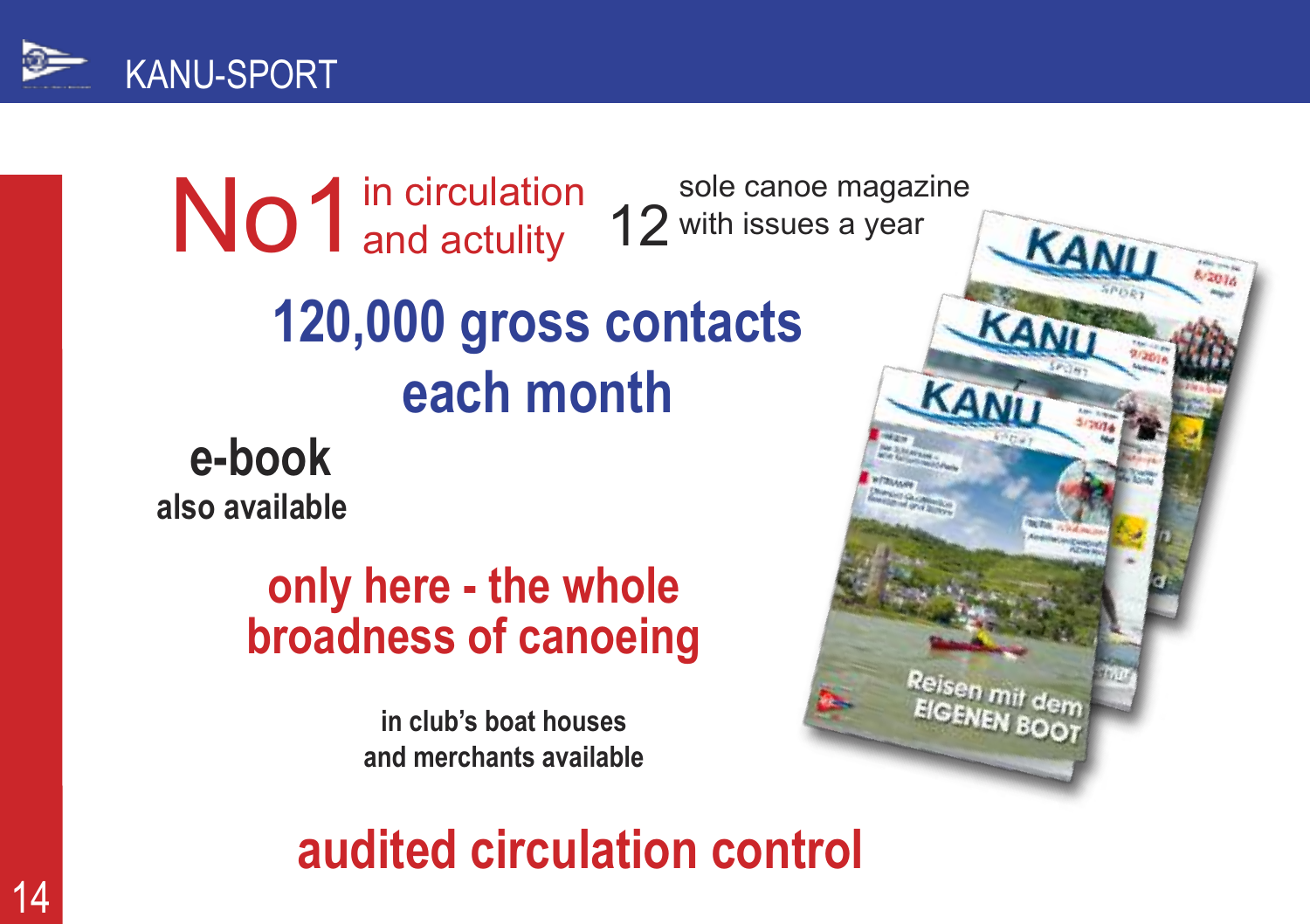### **KANU-SPORT – the most recent and highest circulated German canoe sports magazine**

KANU-SPORT is the magazine for all canoeists. Every month, the magazine reaches 120,000 organized german canoeists and other canoeing enthusiasts. In addition to shipping to the subscribers, KANU-SPORT is located in boat houses of 1,300 canoe clubs. Aditionally the magazin is available in all DKV-Fachberater (DKV-Excellent-Retailer) stores.

### **Target group**

With KANU-SPORT you reach a sporty active and well-fundet target group. Readers are versatilely interested and have other interests in outdoor acticities such as camping, hiking and mountain biking. For them, KANU-SPORT is an important source of information about new trends and products.

#### **The magazine for all canoeist**

KANU-SPORT is the only magazine that reports on all types of canoeing: classic canoeing, coastal paddling, canoeing, the olympic disciplines canoe racing and canoe slalom, competition sports such as whitewater rafting and canoe polo, but also the modern canoe trend sports canoe freestyle, ocean canoe, SUP and dragon boat.



# High sports activity -<br>78% of our readers are paddling at least once a month<br>Tigh education level - 52% graduates



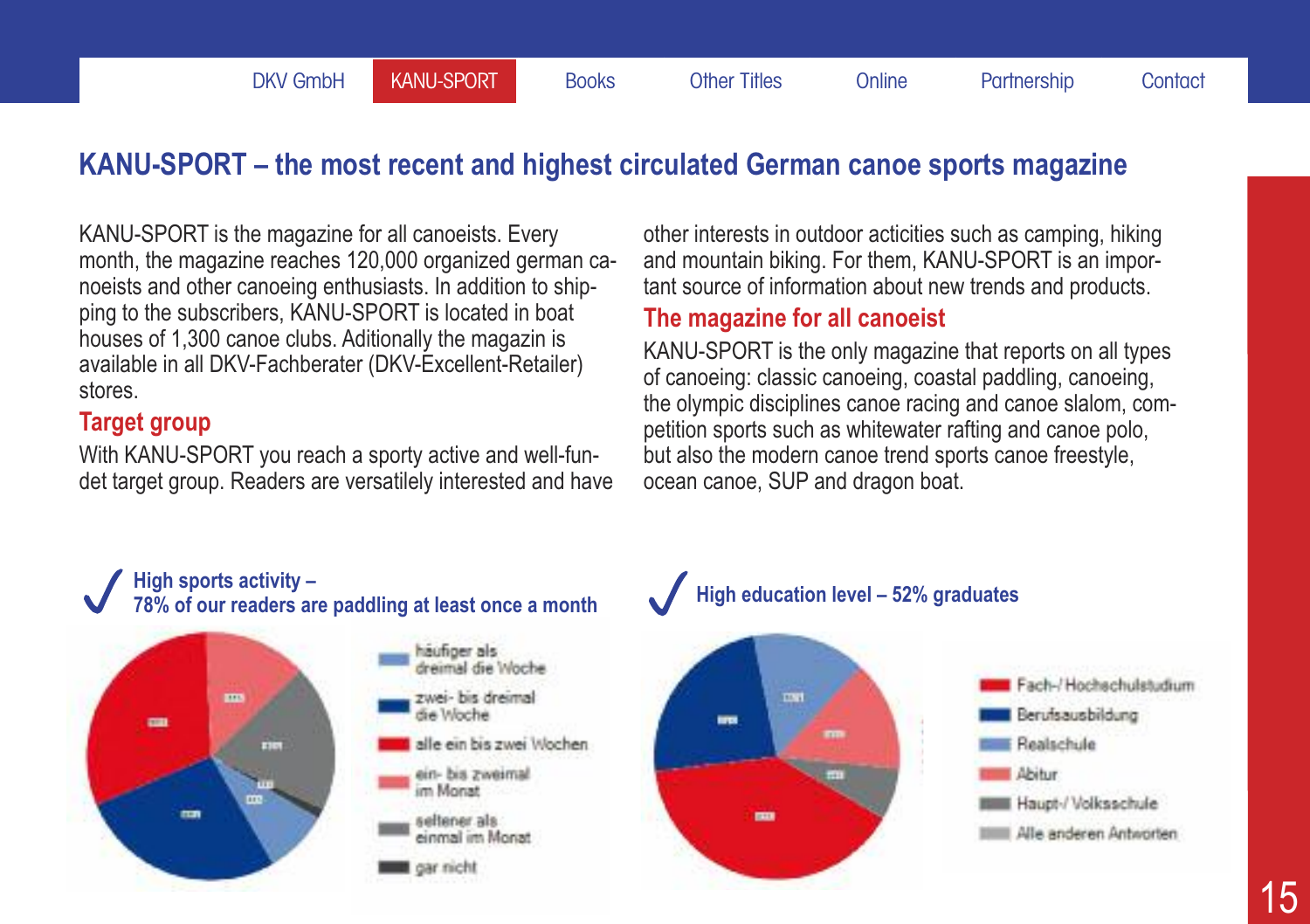

### **Columns and themes**



1 6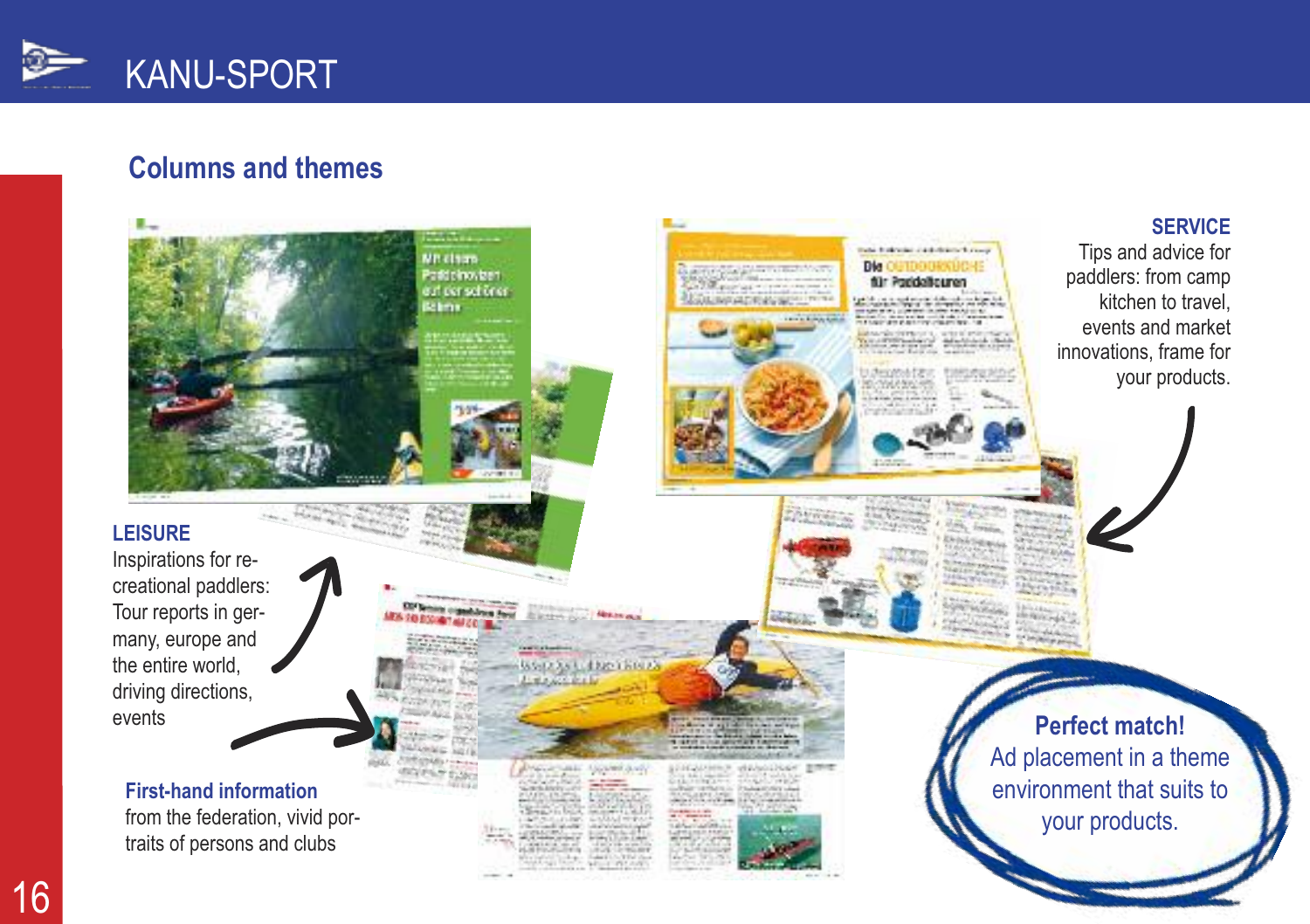#### The DKV GmbH **KANU-SPORT** Books Other Titles Online Partnership Contact

**EXT WATER** 

dava reisen Automotives

**ESPALISONOSI** 

## *DAT KANU-SPORT* **EAPIRAIO LALICITACA**

**SENSON** 

#### Continues for both KANJ (2008) CLEAR CONVIRTING DO 19

**CONTRACTOR** 

**College for Jan Way of Car Print, Print, Jan Day STANDARD CORPORATIONS** 

#### **LOTTERY**

Present your products to readers – attention is guaranteed. **This placement is exclusively for DKV advertising partners.**

### **SHOPPING**

In this column we inform in detail on innovations and trends in the sector. Perfect place for your grand entrance of your products.



#### **Magazine Facts**

**Established in:** 1920 **requency:** monthly **Volume:** 52 pages **Language:** German **Circulation:** Audited by IVW v ŵ **Price per copy:** 3,50 EUR **Subscription price per year:** 38.– EUR Germany / 48.– EUR outside Germany **Closing date for orders:** 15 days prior release

**Closing date for artwork:** 10 Tage prior release







Politic

#### **COMPETITION**

Exciting reports on all varieties of canoe sports. Racing, slalom, dragon boat, freestyle ...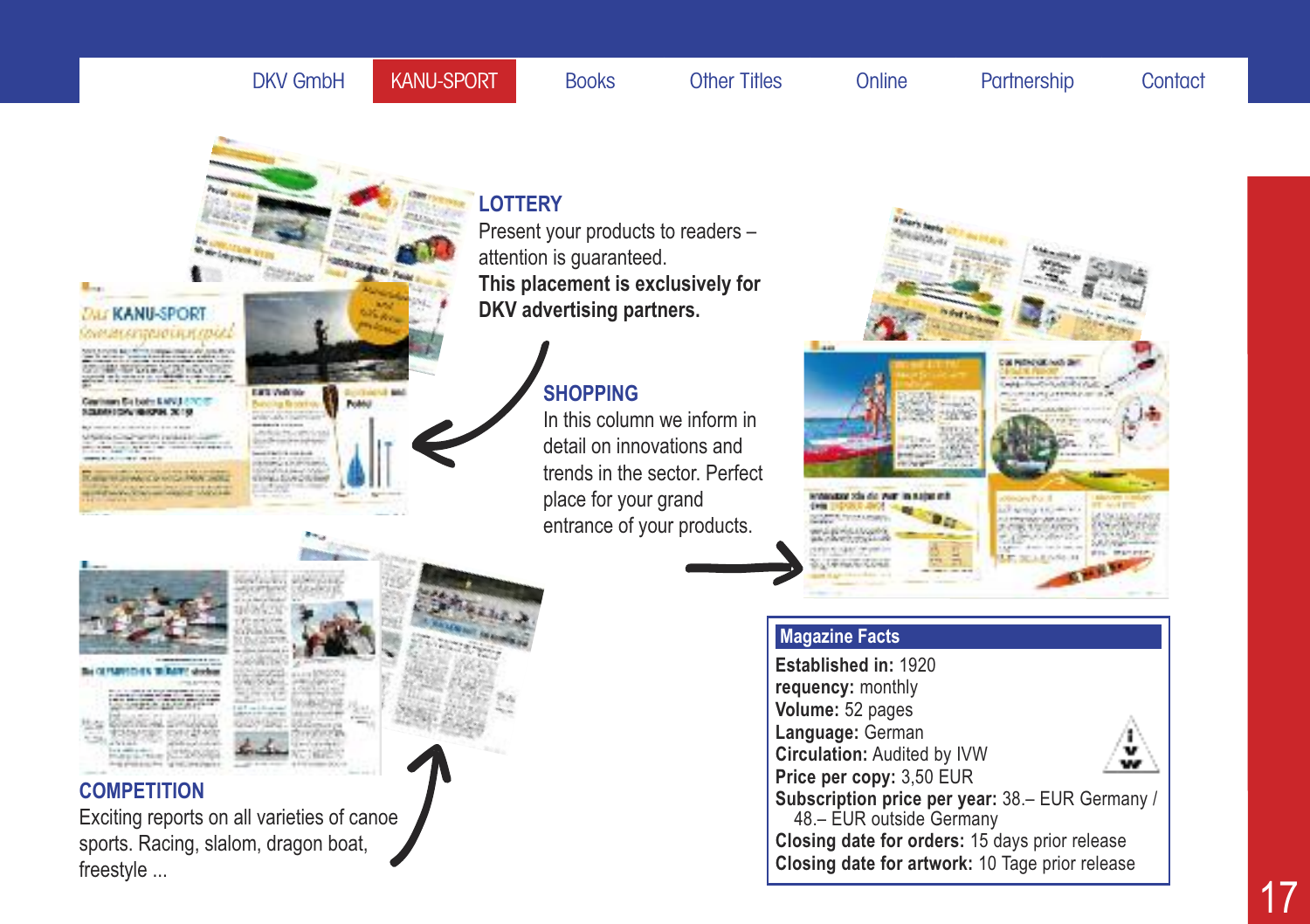

### **Topics 2020**

#### **KANU-SPORT 1/2020** (Publication date 02.01.2020)

**100 years KANU-SPORT magazine**

Closing date for ads: 12.12.2019 / Artwork: 15.12.2019

#### **KANU-SPORT 2/2020 (Publication date 01.02.2020)**

**Canoing as physical therapy** Closing date for ads: 16.01.2020/ Artwork: 20.01.2020

**KANU-SPORT 3/2020** (Publication date 01.03.2020)

**On tour in the white water** Closing date for ads: 15.02.2020 / Artwork: 20.02.2020

**KANU-SPORT 4/2020**(Publication date 01.04.2020)

**Start of the paddling Season 2020** Closing date for ads: 15.03.2020 / Artwork: 20.03.2020

#### **KANU-SPORT 5/2020** (ET 02.05.2020)

**Canoes** Closing date for ads: 15.04.2020 / Artwork: 20.04.2020

**Special Issue SUP** (Publication date 01.05.2020)

**Enjoy the paddle summer on the SUP** Closing date for ads: 05.04.2020 / Artwork: 15.04.2020

#### **KANU-SPORT 6/2020 (ET 01.06.2020)**

**The sea kayak as an all-round talent** Closing date for ads: 15.05.2020 / Artwork: 20.05.2020

#### **KANU-SPORT 7/2020** (ET 01.07.2020)

**Canoe holiday**

Closing date for ads: 15.06.2020 / Artwork: 20.06.2020

#### **KANU-SPORT 8/2020**(ET 01.08.2020)

**Outdoor equipement** Closing date for ads: 15.07.2020 / Artwork: 20.07.2020

#### **KANU-SPORT 9/2020 (ET 01.09.2020)**

**Olympic Games Tokyo** Closing date for ads: 15.08.2020/ Artwork: 20.08.2020

**KANU-SPORT 10/2020** (ET 01.10.2020)

**Canoeing apparel: A fashion guide for paddlers** Closing date for ads: 15.09.2020 / Artwork: 20.09.2020

#### **KANU-SPORT 11/2020**(ET 02.11.2020)

**The trends of the canoeing industry 2021** Closing date for ads: 15.10.2020 / Artwork: 20.10.2020

#### **KANU-SPORT 12/2020** (ET 01.12.2020)

**Far away: Dream destinations for paddlers/ Christmas lottery** Closing date for ads: 15.11.2020 / Artwork: 20.11.2020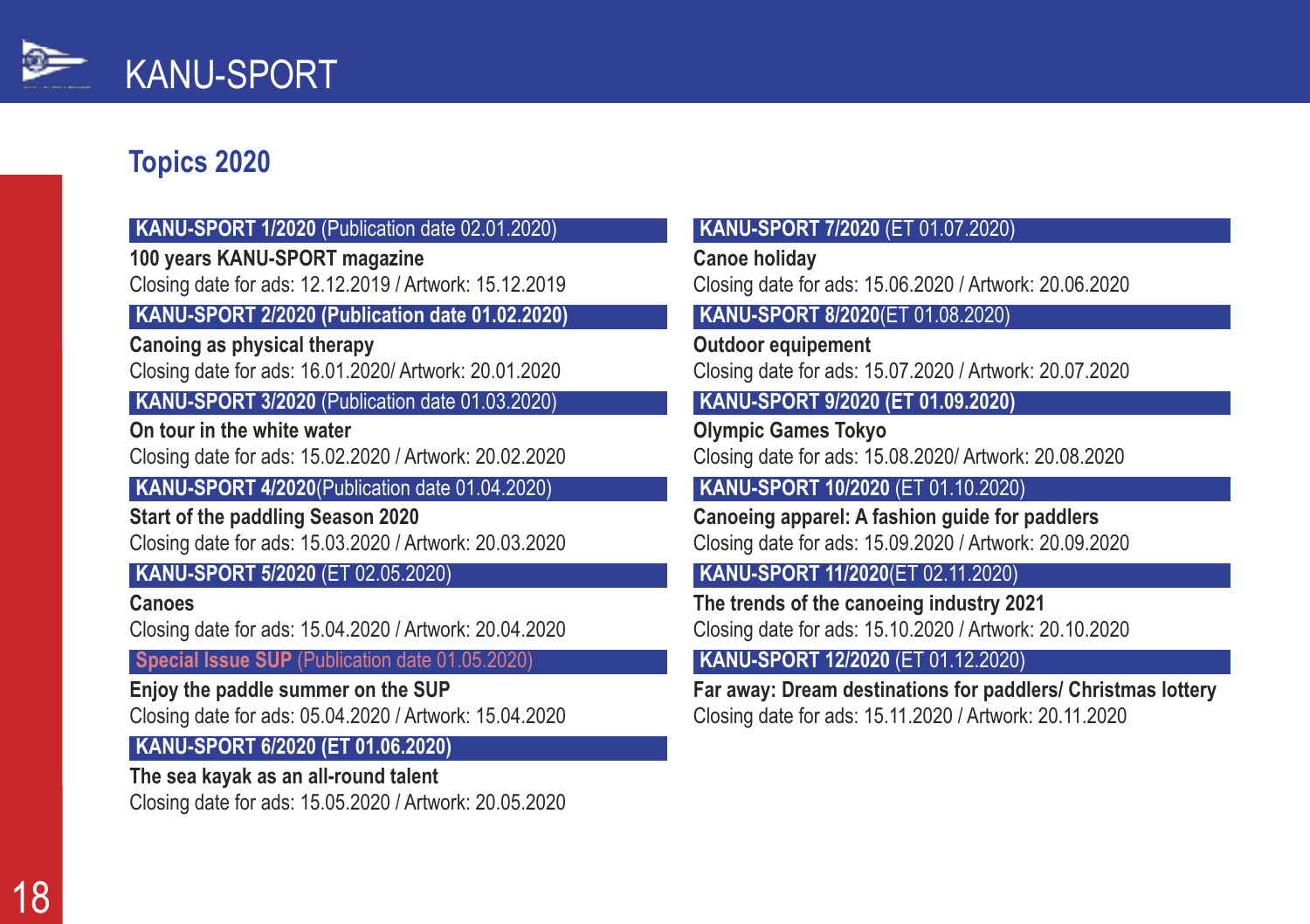### **Standard advertising forms**

|             | <b>Size</b>                         | <b>Formats</b>                                     |                                                         |           | <b>Prices</b>                  |  |
|-------------|-------------------------------------|----------------------------------------------------|---------------------------------------------------------|-----------|--------------------------------|--|
|             |                                     | Formats in type area                               | <b>Trimmed ads</b>                                      |           |                                |  |
| $2/1$ page  |                                     | 402 x 273 mm                                       | 420 x 297 mm                                            | b/w<br>4C | $3.220 - EUR$<br>$3.750 - EUR$ |  |
| $1/1$ page  |                                     | 192 x 273 mm                                       | 210 x 297 mm                                            | b/w<br>4C | 1.695,- EUR<br>1.980,-EUR      |  |
| $2/2$ page  |                                     | 402 x 134,5 mm                                     | 420 x 146,5 mm                                          | b/w<br>4C | 1.695,- EUR<br>1.980,-EUR      |  |
| $1/2$ page  | Var.2<br>Var.1                      | Var. 1: 192 x 134,5 mm<br>Var. 2: 94 x 273 mm      | Var. 1: 210 x 146,5 mm<br><b>Var. 2:</b> 103,5 x 297 mm | b/w<br>4C | 860,-EUR<br>995,- EUR          |  |
| $1/3$ page  | Var.1<br>Var.2                      | Var 1: 192 x 88 mm<br>Var 2: 61 x 273 mm           | Var. 1: 210 x 96 mm<br>Var. 2: 67 x 297 mm              | b/w<br>4C | 590,- EUR<br>660, – EUR        |  |
| $1/4$ page  | Var.1<br>Var.3<br>Var.2             | Var. 1: 94 x 134,5 mm<br>Var. 3: 44,5 x 273 mm     | Var. 2: 192 x 65 mm                                     | b/w<br>4C | 450, - EUR<br>$530 - EUR$      |  |
| 1/8 page    | Var.1<br>Var.4<br>Var.3<br>Var.2    | <b>Var. 1: 94 x 65 mm</b><br>Var. 3: 192 x 30,5 mm | Var. 2: 74 x 82,5 mm<br>Var. 4: 44,5 x 134,5 mm         | b/w<br>4C | $250 - EUR$<br>295,-EUR        |  |
| $1/16$ page | Var.2<br>Var.1<br>Var. $3$ Var. $4$ | Var. 1: 44,5 x 65 mm<br>Var. 3: 74 x 38 mm         | Var. 2: 94 x 30,5 mm<br>Var. 4: 35 x 82,5 mm            | b/w<br>4C | $135 - EUR$<br>$175 - EUR$     |  |
| $1/32$ page | Var.2<br>Var.1<br>Var.3             | Var. 1: 44,5 x 30,5 mm<br>Var. 3: 74 x 18 mm       | Var. 2: 35 x 39 mm                                      | b/w<br>4C | 75,– EUR<br>95,-EUR            |  |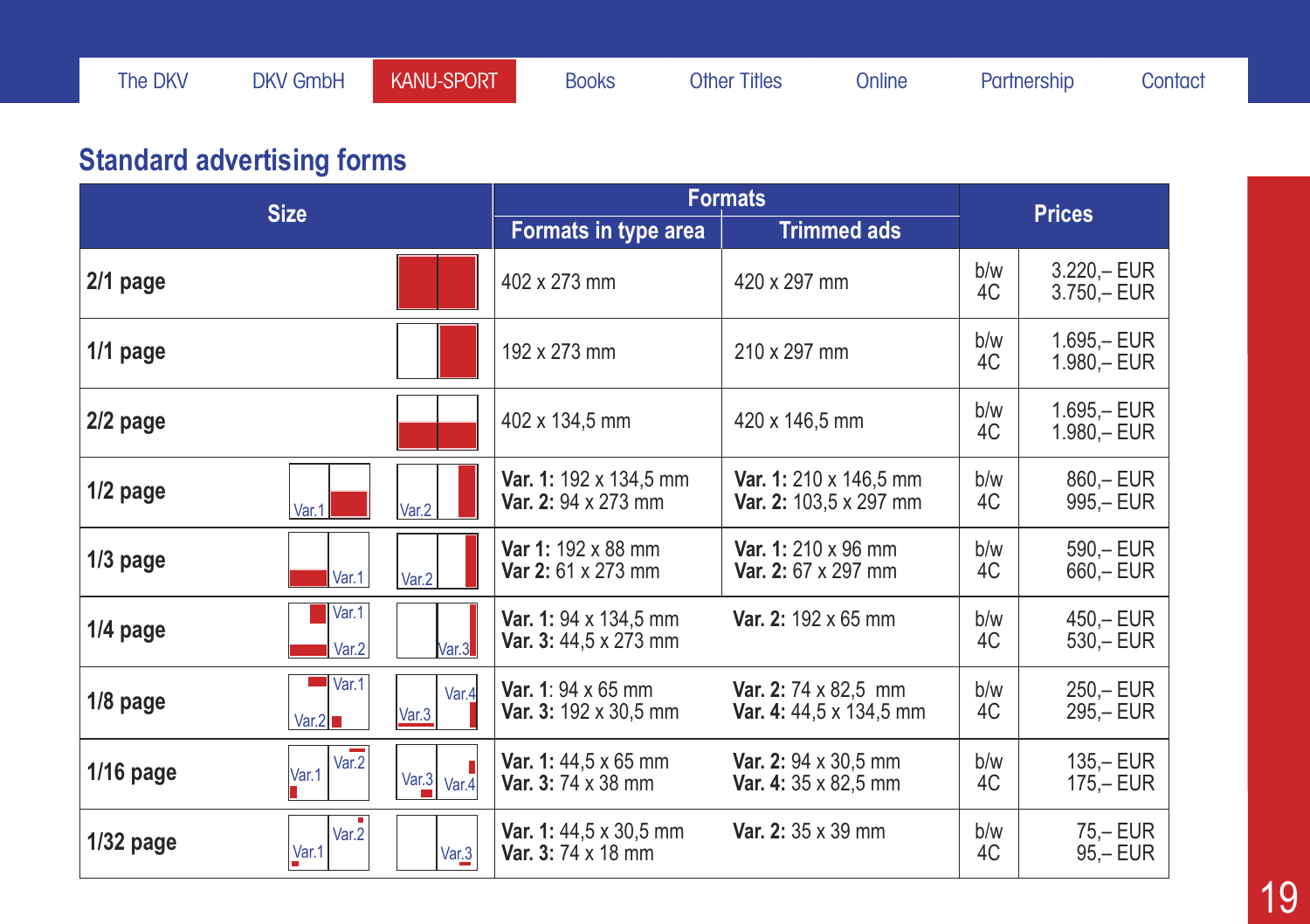

### **Ad Specials**

#### **Supplements**



**Minimum format:** 105 x 148,5 mm (DIN A6) **Maximum format:** 205 x 292 mm **Price per 1,000:** up to 25 g = 115,– EUR, additional 5 g = 5,– EUR. Incl. postage, max. width 2 mm Paritally coverage possible, minimum 5,000 copies sample 2x when placing order

#### **Bound-in supplements**



**Format:** DIN A4 (210 x 297 mm) plus 3 mm bleed **Price per 4 pages:** 1.950,– EUR Sample 2x when placing order

#### **Glued inserts**



**Format:** DIN A6 (105 x 148,5 mm) **Price per 1,000:** 115,– EUR Carrier advertisement min. 1/2 page. Other formats, DVDs, booklets on request

Sample: 2x when placing order

#### **Technical Specifications for Ads**

- **• File Formats:** PDF-X3, JPEG-, TIFF- or EPS-files without transparency, images and fonts embedded. Artwork created in original sizes, plus 3mm bleed, incl. crop marks
- **• Resolution:** min. 300 dpi
- **• Colours:** CMYK-Euroscale. 1:1-proof recommended
- **• Delivery:** before closing date to anzeigen@dkvgmbh.de

#### **Discounts** (for purchase within 12 months)

from 2 ads 3% from 2 pages 5 %<br>from 3 ads 5 % from 4 pages 10 % from 12 ads 20 %

**Frequency discounts**<br> **From** 2 ads 3%<br> **From** 2 pages 5 % from 3 ads 5 % from 4 pages 10 %<br>from 6 ads 10 % from 8 pages 15 % from 6 ads 10 % from 8 pages 15 %<br>from 9 ads 15 % from 12 pages 20 % from 12 pages 20  $%$ 

#### **Surcharges for special positions** (if agreed)

**Back page 2:** page price + 20% **Cover page 3:** page price + 10% **Cover page 4:** page price + 30%

#### **Agency commission**

15%

#### **Basic price for commercial ads**

| Column width       | 34.8 mm                    |
|--------------------|----------------------------|
| $b/w$ :            | 1,50 EUR per mm und column |
| 4C:                | 2,- EUR per mm und column  |
| (min. heigh 20 mm) |                            |

#### **Sizes**

**Magazine format:** DIN A4 (210 x 297 mm) **Type area:** 192 x 273 mm **Column width:** 1 column: 34,8 mm wide, 2 column: 74,1 mm wide, 4 column: 152,7 mm wide **Bleed:** 3 mm each side (only for bleed formats)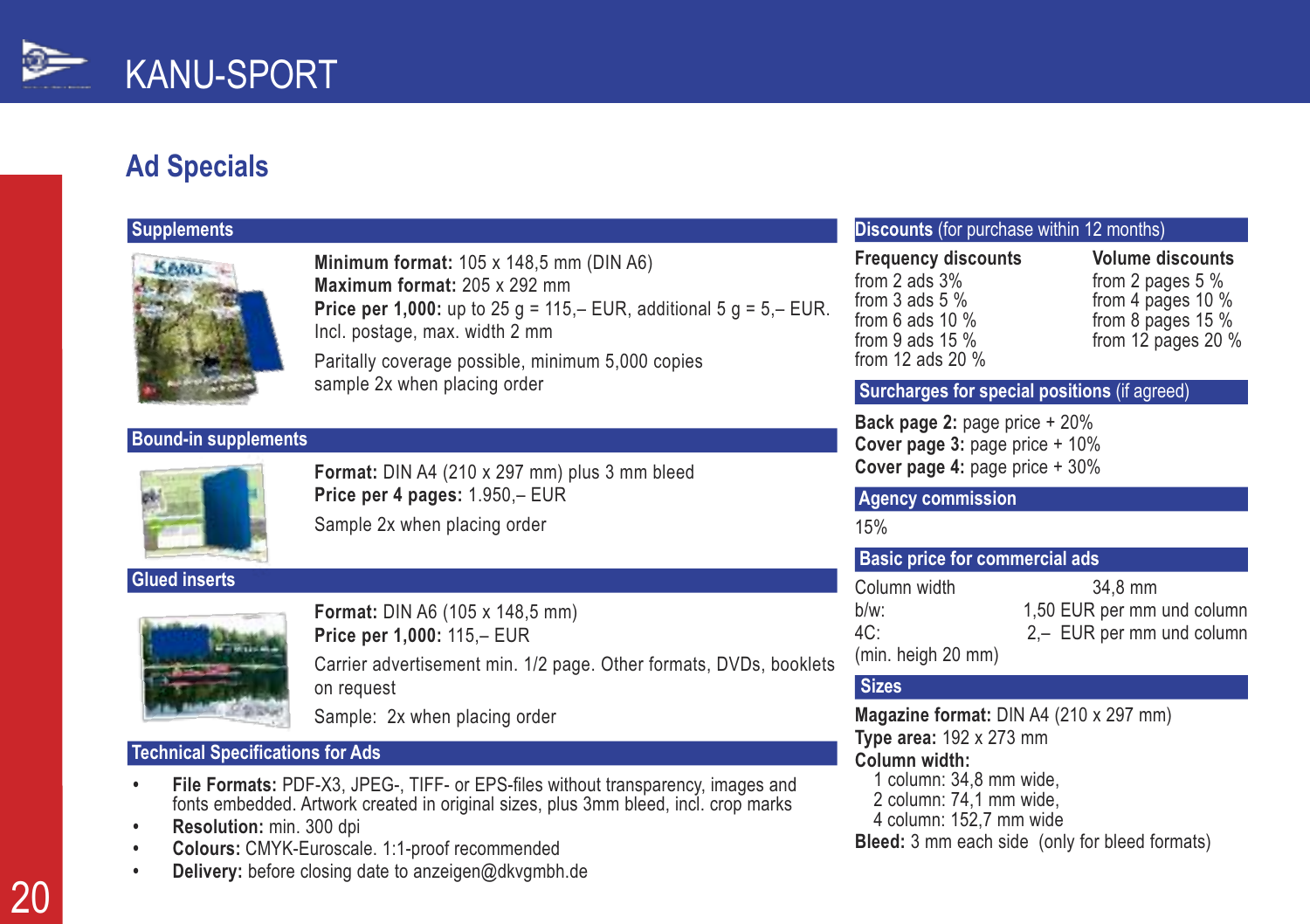### **The DKV Sportprogramm**

With around 800 organized canoe events is the DKV Sportprogramm the most comprehensive collection of canoe events worldwide. It contains canoeing trips and other recreational sporting activites in Germany and Europe. Finally, the booklet contains the current list of traffic regulations for conservation purposes in Germany and neighboring countries.

The DKV sports program is the indispensable source of information for experienced canoeists, beginners and canoe enthusiasts.

| <b>Size</b>   | <b>Format</b>    | <b>Price</b> |
|---------------|------------------|--------------|
| $2.13.$ cover | 105 x 210 mm, 4C | 995,-EUR     |
| Inner cover   | 105 x 210 mm, 4C | 945,-EUR     |
| $1/1$ page    | 90 x 180, b/w    | 760,- EUR    |
| $1/2$ page    | 90 x 90, b/w     | $450 - EUR$  |
| $1/3$ page    | 90 x 60, b/w     | $350 - EUR$  |
| $1/4$ page    | 90 x 30, b/w     | $195 - EUR$  |



**TIP: Our** Clients get their events listed for free!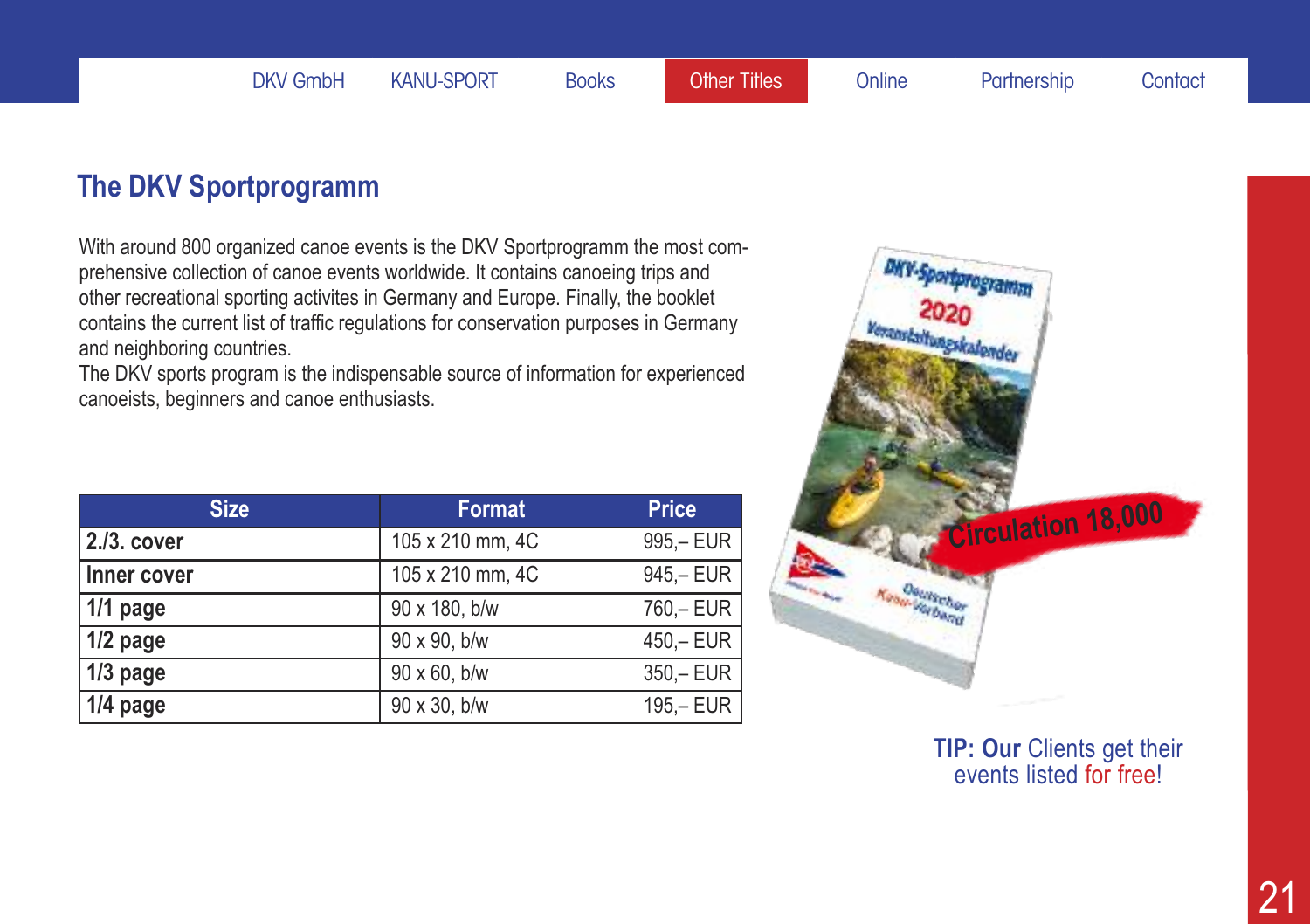

### **Increase your popularity with ads in our reference books for canoeists**

For decades our literature is a standard work for paddle beginners and pros. They are the main information base for touring, important **reference work on water information** and give **suggestionstions** for future paddle tours. 75% of the 15.000 sold books annualy are distributed via bookstores to non-club-members. On average people use our more than 30 books frequantly for 6-8 years.

#### **DKV river guides**

#### **Deutsches Flusswanderbuch (whole germany), 8 regional guides, 9 guides for Europe**

DKV canoe guides are the reference works for Canoeing in Germany and Europe have proved with a total circulation of more than 300,000 copies sold. They contain in structured, tabular form all relevant information on the waters of a region.

#### **Top Kanu-Touren**

#### **10 German regions**

The serie includes **the best paddel trips** of a region with a detailed description of tours, great color photos as well as high quality waters maps. In addition to practical tips for paddling, instructions for entry and exit points, campsites and shops they provide everything worth knowing about the sights along the shore.

#### **Special Titles**

#### **Textbooks, special books**

As the leading publisher of canoeing, the DKV GmbH publishes many important titles around paddling. These are in particular documentations, technology and textbooks, as well as special title for example individual types of boats such as inflatable boats or SUP.



(Closi date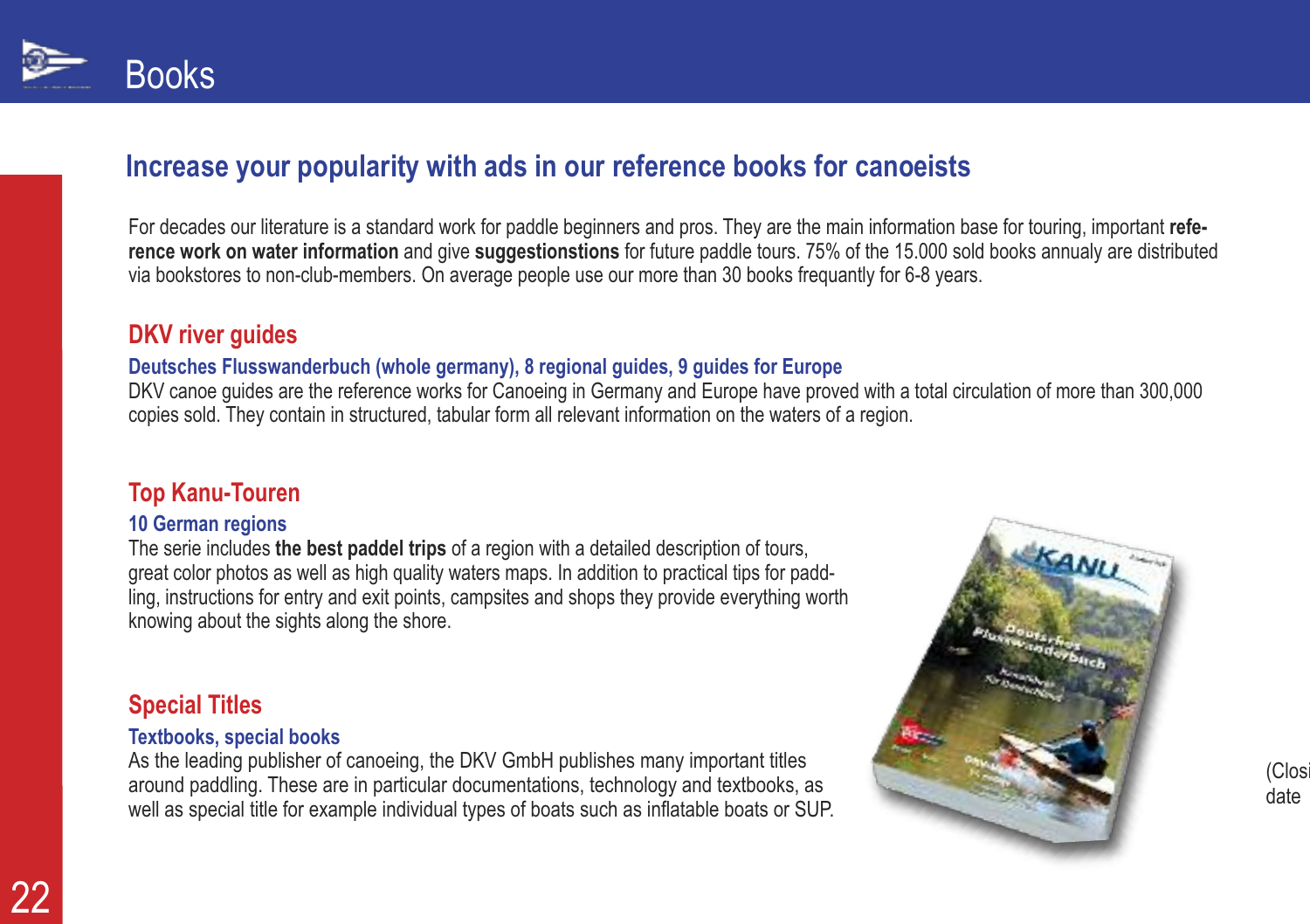| The DKV | <b>DKV GmbH</b> | KANU-SPORT | <b>Books</b> | <b>Other Titles</b> | Online | Partnership | Contact |
|---------|-----------------|------------|--------------|---------------------|--------|-------------|---------|
|         |                 |            |              |                     |        |             |         |

ing

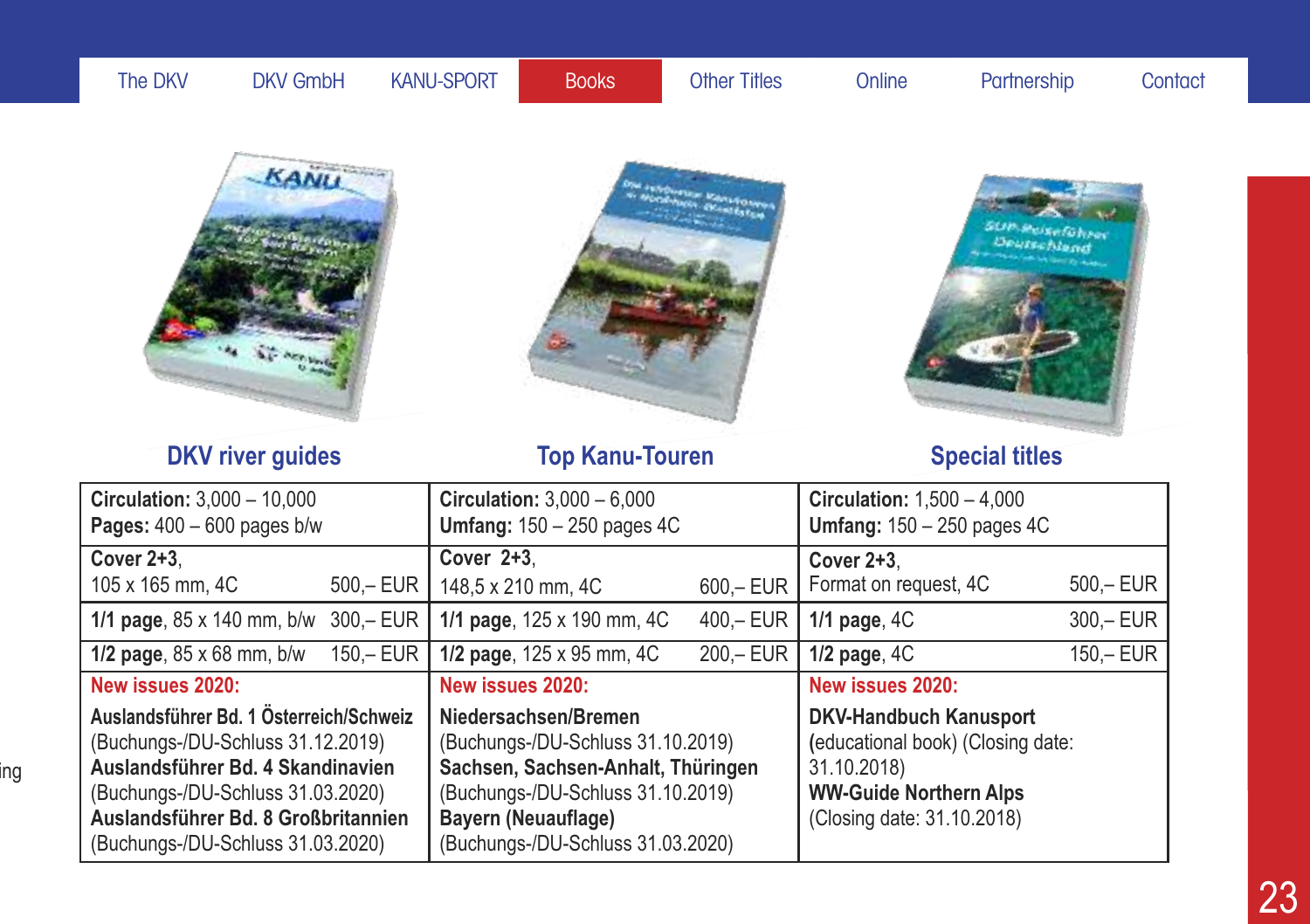

### **www.kanu.de**







*PIs & Visits Oktober 2017 to September 2018*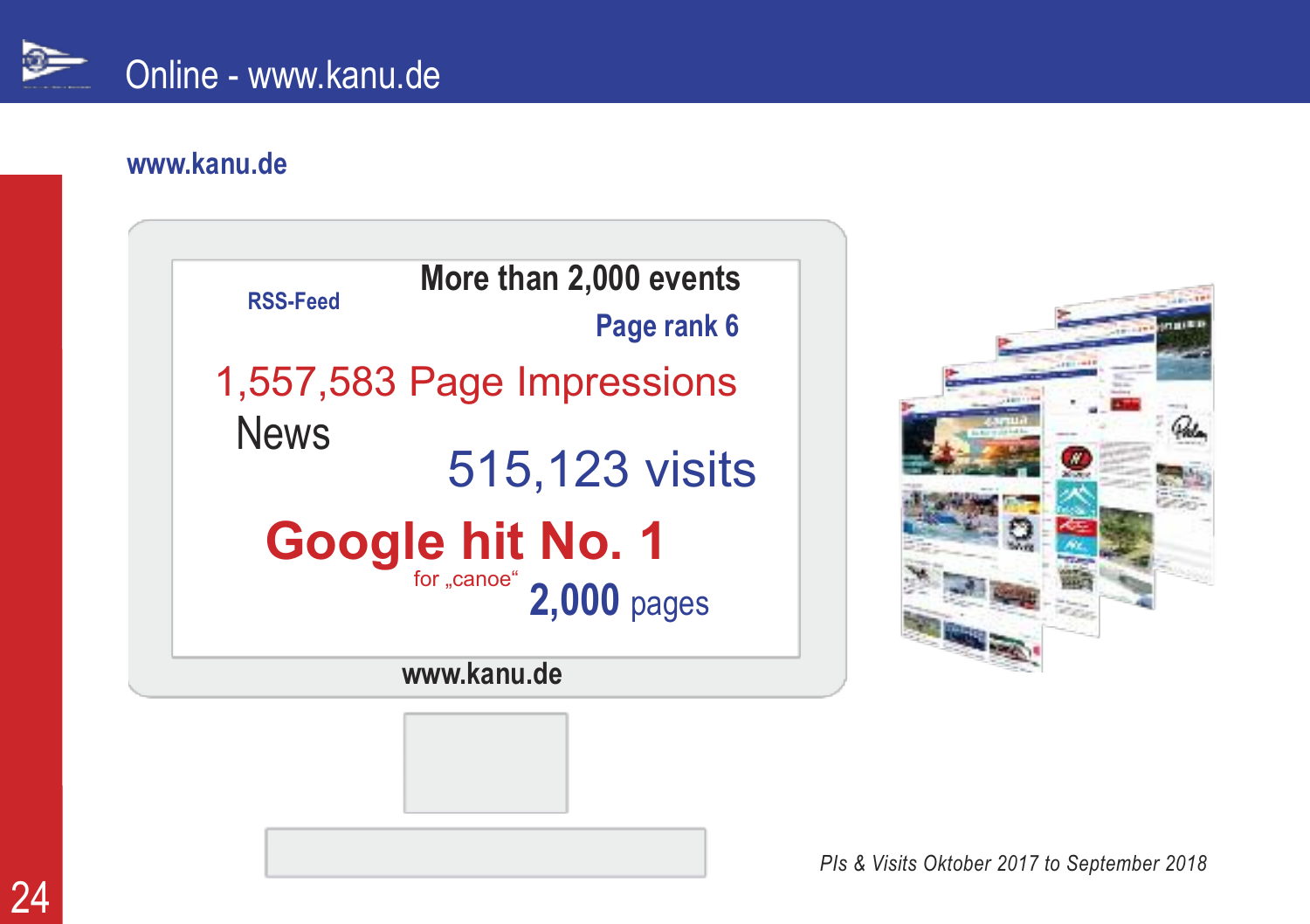The DKV DKV GmbH KANU-SPORT Books Other Titles Conline Partnership Verlag

| <b>Name</b>                       | <b>Format</b> | <b>Information</b>                     | Price per month                                                           |                |
|-----------------------------------|---------------|----------------------------------------|---------------------------------------------------------------------------|----------------|
| <b>Header</b>                     |               |                                        | <b>Start Page</b>                                                         | 750,- EUR      |
|                                   | 990 x 400 px  | rototation in 8 seconds                | leisure sport or one categorie of com-                                    |                |
|                                   |               |                                        | petitive sport                                                            | each 100,- EUR |
|                                   |               |                                        | All categories                                                            | $600 - EUR$    |
| <b>Tile</b>                       |               |                                        | Start page                                                                | 250,-EUR       |
|                                   | 230 x 230 px  |                                        | leisure sport, News, education or one                                     |                |
|                                   |               |                                        | of 10 competitive sport                                                   | $90, -$ EUR    |
|                                   |               |                                        | All categories                                                            | $500 - EUR$    |
| half                              |               |                                        | Start page                                                                | $150 - EUR$    |
| <b>Tile</b>                       | 230 x 115 px  | two exclusive bookings<br>per category | leisure sport or one categorie of com-                                    |                |
|                                   |               |                                        | petitive sport                                                            | each 60,- EUR  |
| -962                              |               |                                        | All categories                                                            | $400 - EUR$    |
| <b>Banner</b>                     | 314 x 70 px   |                                        | Start page                                                                | $50, -$ EUR    |
| <b>Discounts</b>                  |               |                                        | <b>Technical Specifications</b>                                           |                |
| Quater Year: 10%<br>One Year: 20% |               |                                        | File Size: Max. 100 KB.<br><b>Formats: JPEG, GIF, Flash, not animated</b> |                |

**• Delivery:** 7 day before start to anzeigen@dkvgmbh.de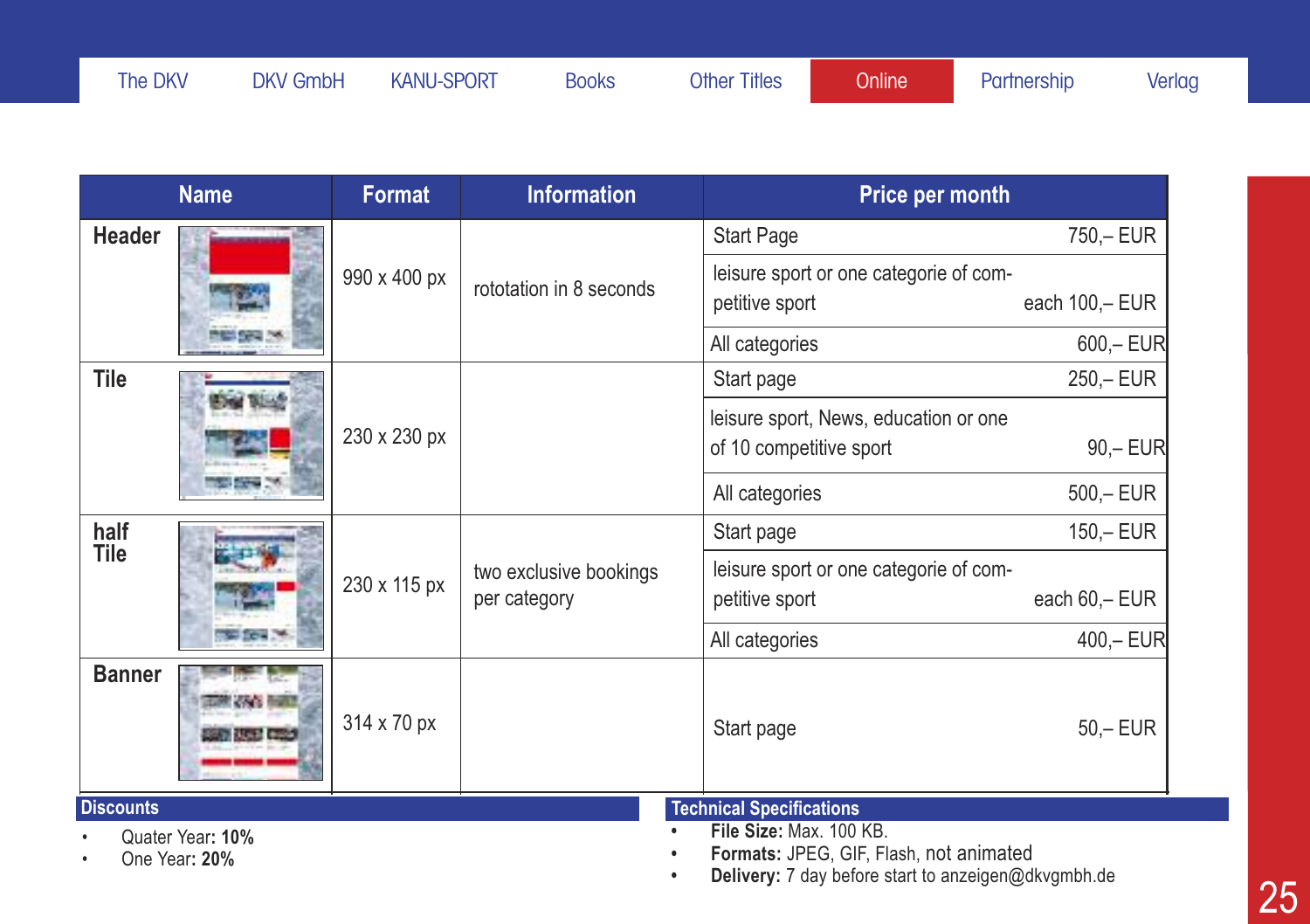

### **canua - the app for all paddlers**

With the free app "Canua", the DKV-GmbH together with the TouchingCode GmbH, Berlin, Kanufahrern offers a digital tour planner and an indispensable travel companion with many functions.

The app provides all relevant information for every German body of water. The paddle reves can be easily determined by search or perimeter function. Listed and illustrated clearly on a zoomable map, favorable entry and exit points, weirs, danger places, as well as rest and accommodation possibilities are listed. In-



formation on the nature of the water, slopes, difficulties, obstacles, but also camping sites, boathouses, canoe rentals, gastronomic offers and other important information for the journey planning (for example, accessibility by public transport). There are also references to possible restrictions on travel. With this app, the app bundles the content of all eight published DKV inland waterways. In addition, it is also possible to acquire route proposals for many waters which provide comprehensive information about the region.

#### **Summary**

- Smartphone app for tour planning and navigation for paddlers
- Free with in-app purchases

#### **USP**

- Reliable data for tour planning for water sportsmen
- Worldwide unique canoe database of the DKV (100,000 properties on 2,500 rivers)
- Map display of the objects while driving
- Tracking with possibility to split the track and use for DKV racing contest
- Elaborated tour suggestions (paid)
- Downloadable maps for offline use (paid)

### **Display objects**

- Entry and exit points, locks, weirs, obstacles, places of danger, boat houses, sights
- Campsites in the water (Basic entry free, premium listing against payment)
- Pensions, Hotels (listing for a fee)
- Canoe and outdoor shops (listing for a fee)
- Canoe rentals (listing against payment)
- Canoeing schools and tour operators (listing for a fee)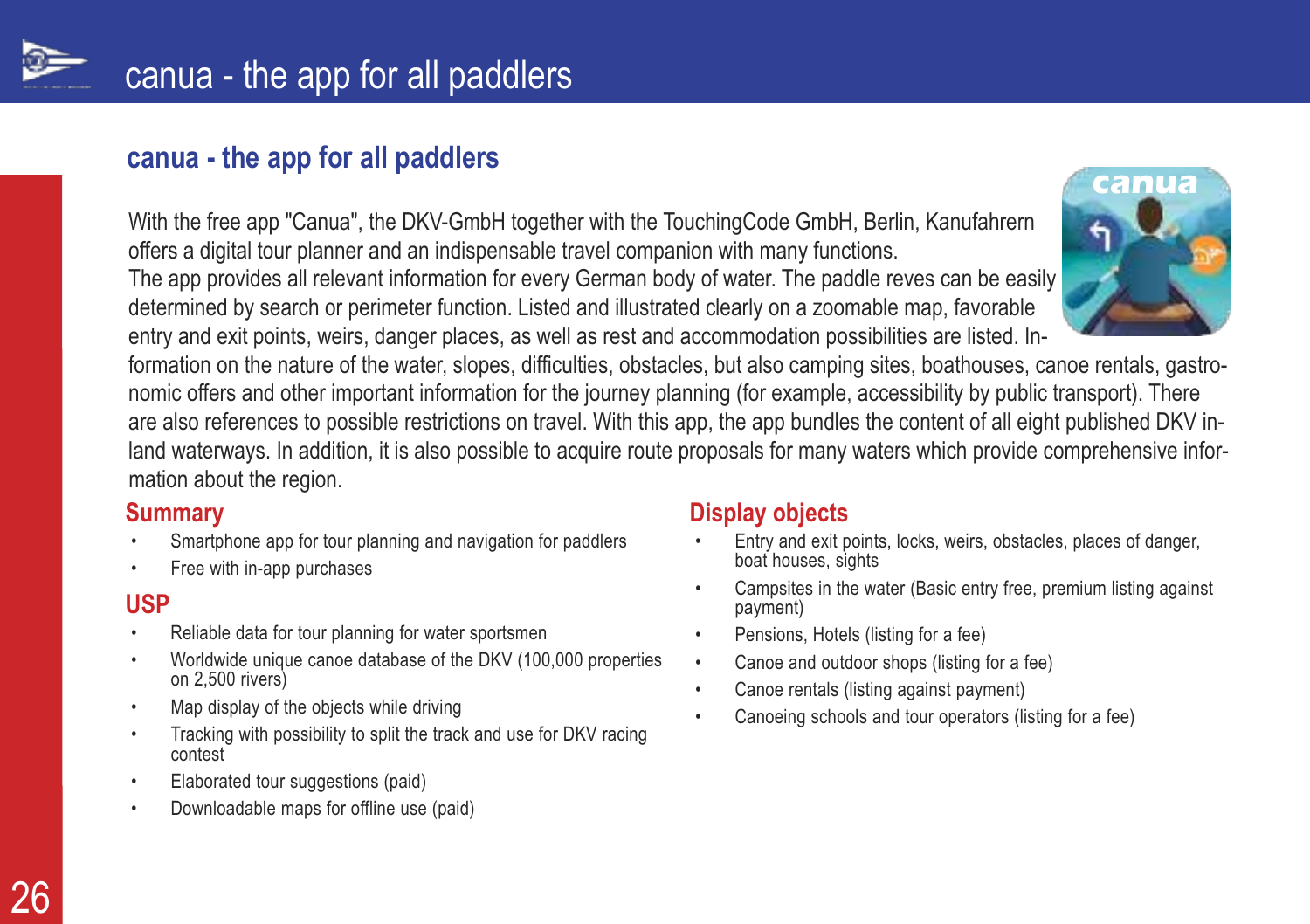### **canua main functions**











### **Plan your tour**

• Find out about your paddling area or be inspired by our suggestions for new tours. 2,500 rivers in Germany and Europe are waiting for you.

### **Let us guide you**

• Europe's largest canoe bank with 100,000 objects will lead you safely on the water. Download the maps and navigate.

### **Track and parts**

• Record your journeys and evaluate them. Share your journeys with your friends and move them to new adventures.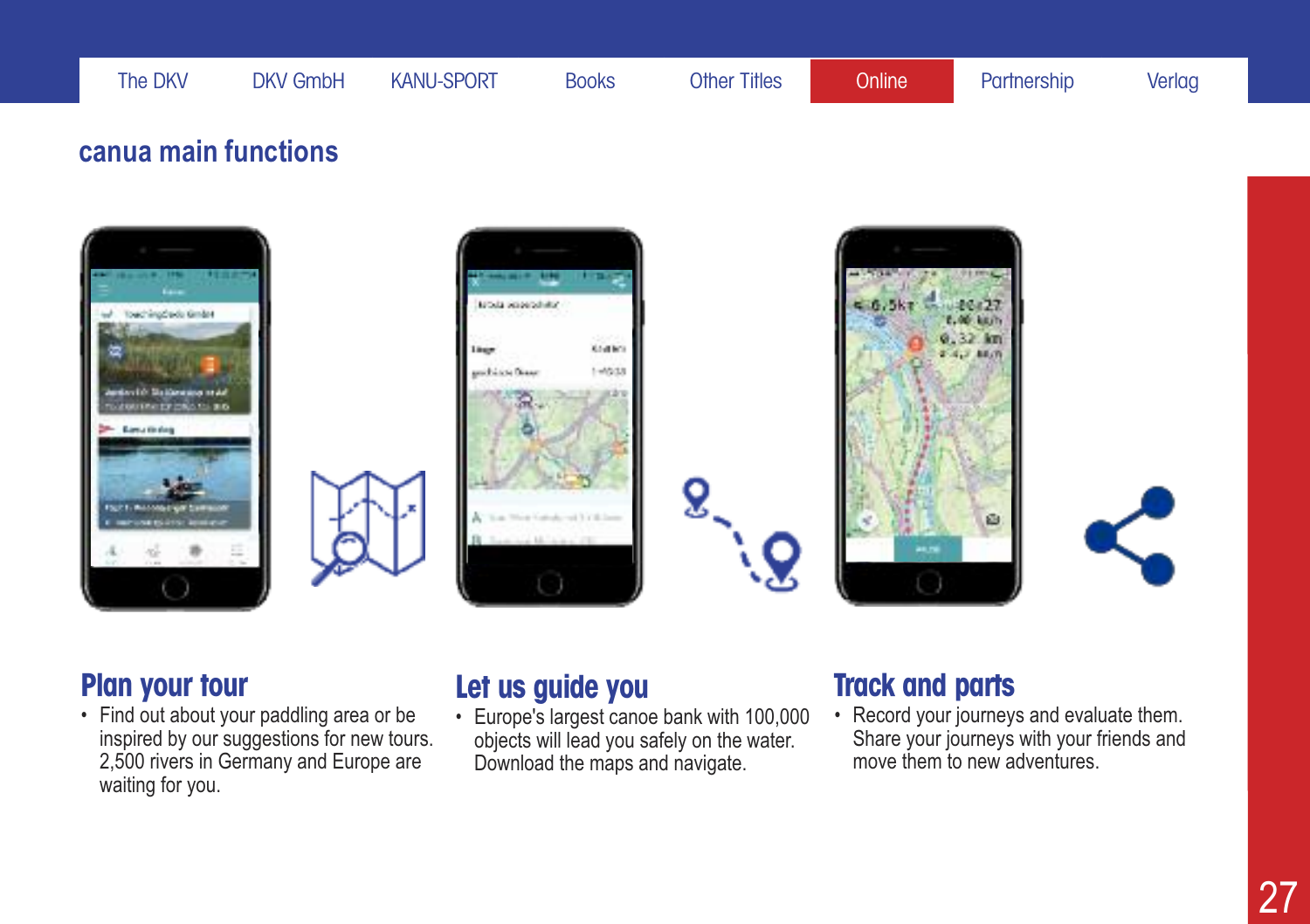

**Advantages of the presence in canua**

**right target groupQuick and easy to** u. Parent **find** O Telection **partners are highlighted in Reach canoes map directly on the water or during the tour planning**

**100% the**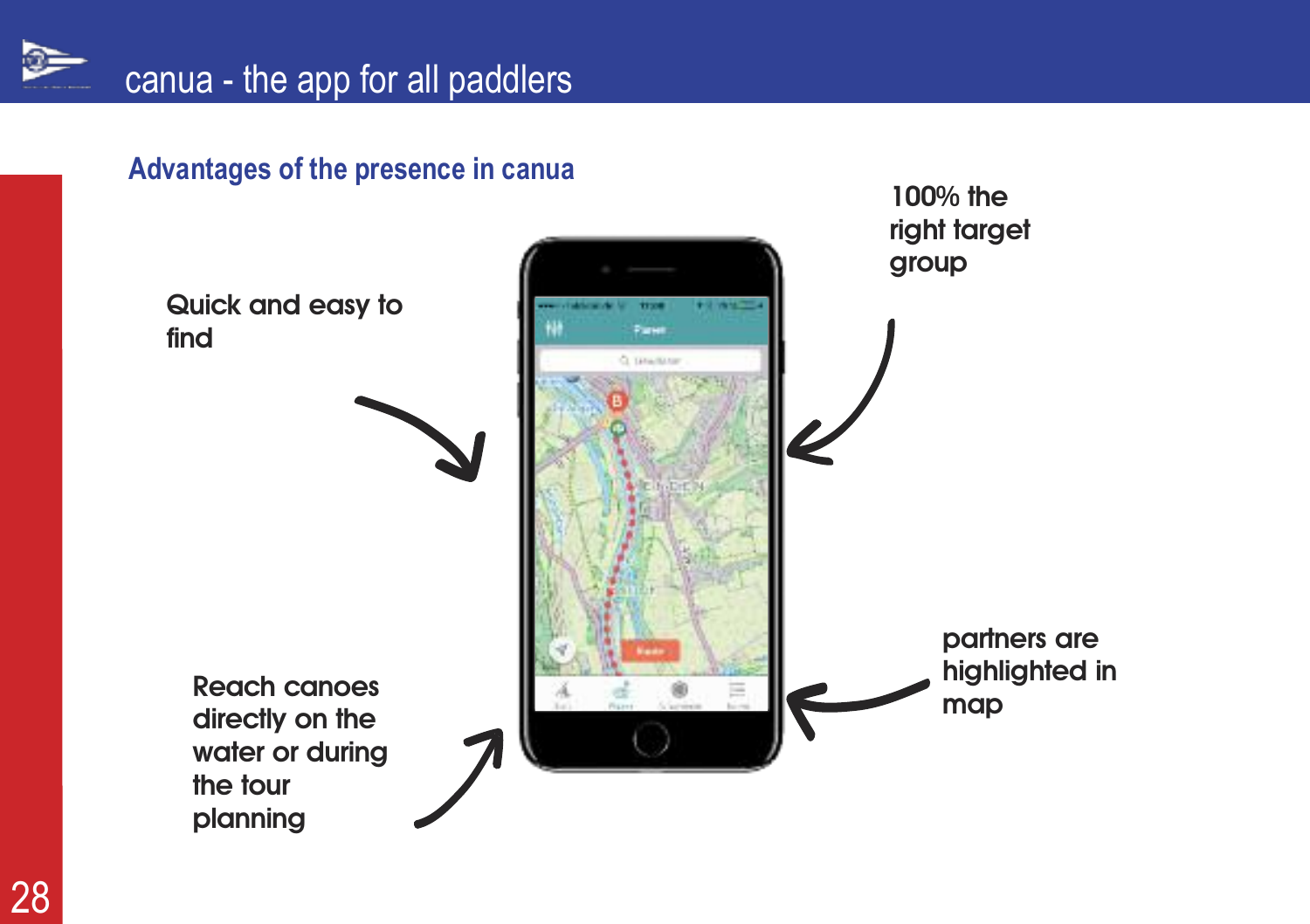### **Advertising opportunities in canua**



### **Location Based Ad**

- Banner 640x200px in all rivers of the region
- available for 50 regions in Gemany
- max 3 Partners per region (rotation)
- Highlight in map against standard objects
- Sponsored Listing
- Representation in Partner Overview

#### **Preis: 360,– €/year**

#### **Recommended for:**

**Dealers, canoe rentals, camping sites, manufacturers**



### **Sponsored Listing**

- Inclusion in water database with extended Infos & Ad (max. 1000 letters)
- Banner or foto 640x200px
- Link to website
- Highlight in map against standard objects
- Representation in Partner Overview

#### **Preis: 95,– €/year**

**Recommended for: Campsites, canoe rentals, restaurants, hotels**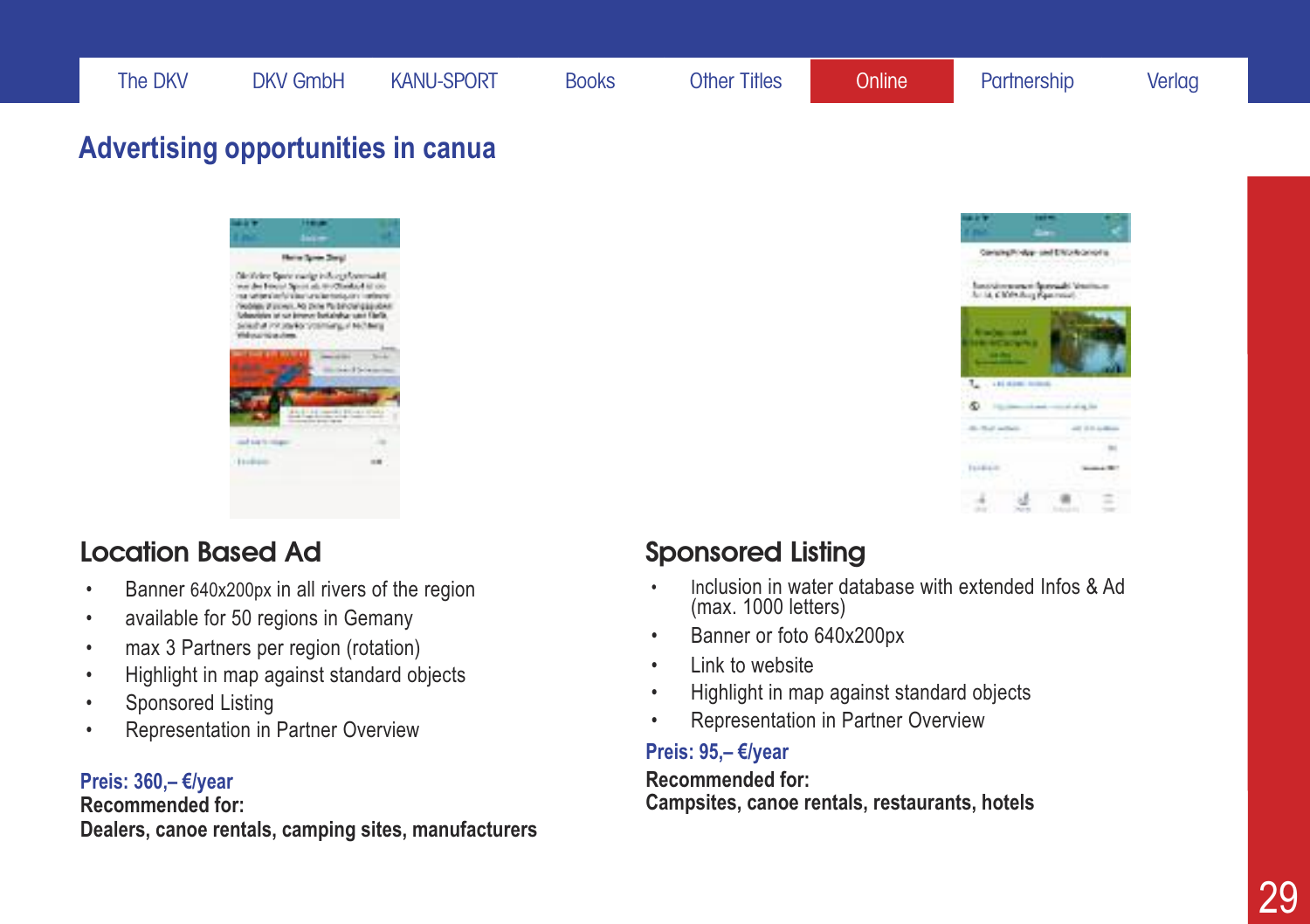

#### **A d m a n a g e r**

Sabine Egermann i Canoeing Industry i Tel.: +49 203 9 97 59-91 l egermann@dkvgmbh.de

Frank Witte i all other branches l l Tel.: + 49 170 30 55 958 l witte@dkvgmbh.de i

#### **K A N U - S P O R T**

Editor-In-Chief i i Dieter Reinmuth i i Tel.: +49 203 9 97 59-90 l reinmuth@dkvgmbh.de i

Deputy Editor-In-Chief i i Sabine Stümges i Tel.: +49 203 9 97 59-95 l stuemges@dkvgmbh.de

#### **Sponsoring**

Wolfram Götz l Tel.: +49 203 9 97 59-10 l goetz@dkvgmbh.de





Deutscher Kanu-Verband Wirtschafts- und Verlags GmbH i l Bertaallee 8, 47055 Duisburg, Germany l l i Postfach 10 03 15, 47003 Duisburg i Tel.: +49 203 9 97 59-0 l Fax: +49 203 9 97 59-61 www.dkvgmbh.de i nfo@dkvgmbh.de Managing Directors: Dieter Reinmuth, Wolfram Götz i i i i l Registrar of Companies: AG Duisburg, HRB 3611 i i i VAT-ID: DE119554116

#### **B a n k**

Nationalbank AG Essen i l IBAN DE82360200300000502189 BIC NBAGDE3E

#### **Conditons**

On date of publishing strictly net. 2% discount in case of l i i i l i i prepayment before publishing. l i i

#### **VAT**

All prices in this brochure do not incude VAT. German VAT is not i i i i i charged on international contracts, unless the client is an i i l l l i i i ndividual located within the European Union without VAT-ID. i i l l i i i i

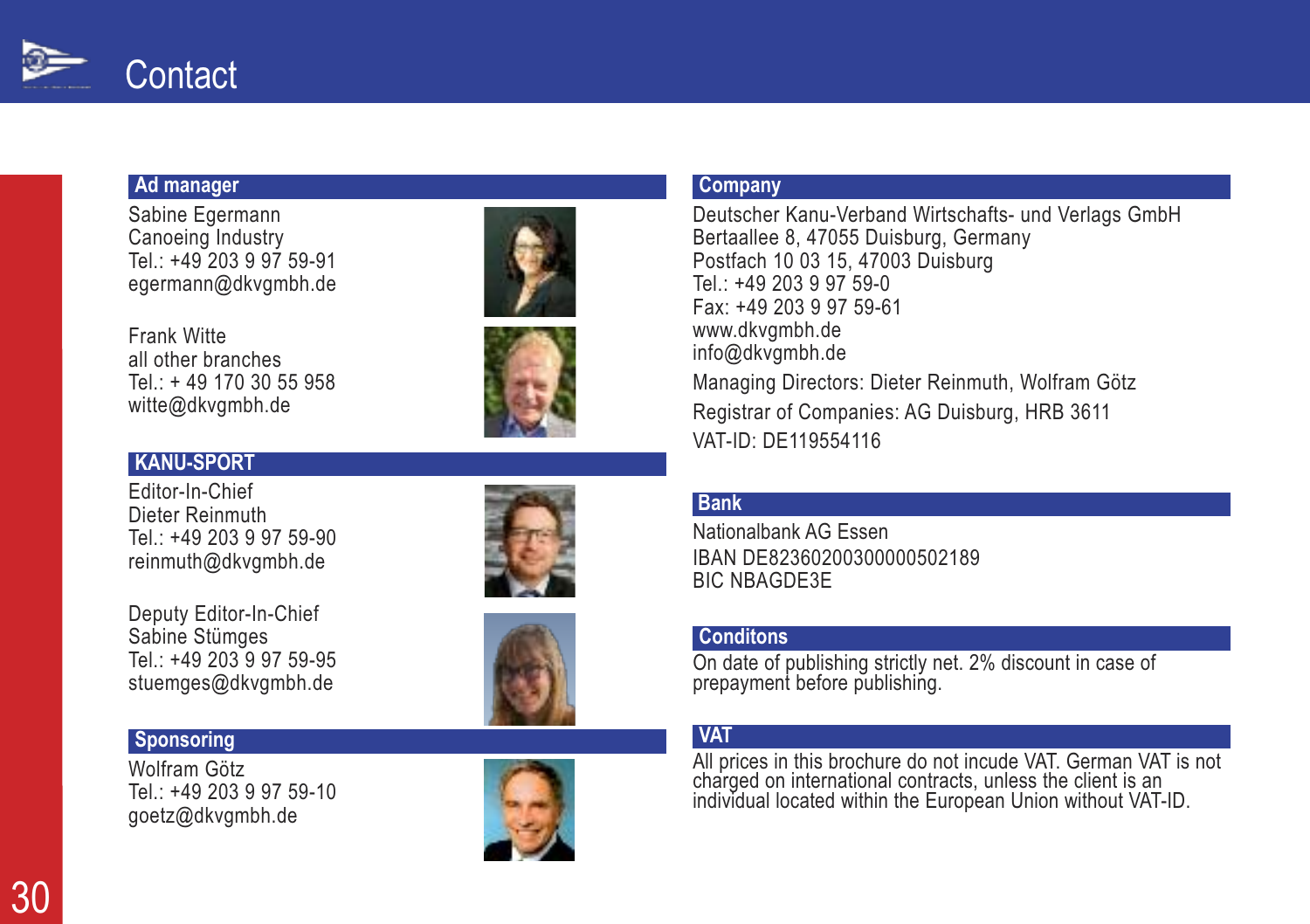### General Terms and Conditions (in German)

- 1. "Anzeigenauftrag" in Sinn der nachfolgenden Allgemeinen Geschäftsbedingungen ist der Vertrag über die Veröffentlichung einer oder mehrerer Anzeigen eines Werbungtreibenden oder sonstigen Inserenten in einer Druckschrift zum Zweck der Verbreitung.
- 2. Anzeigen sind in Zweifel zur Veröffentlichung innerhalb eines Jahres nach Vertragsabschluss abzurufen Ist in Rahmen eines Abschlusses das Recht zumAbruf einzelner Anzeigen eingeräumt, so ist der Auftrag innerhalb eines Jahres seit Erscheinen der ersten Anzeige abzuwickeln, sofern die erste Anzeige innerhalb der in Satz 1 genannten Frist abgerufen und veröffentlicht wird.
- 3. Bei Abschlüssen ist der Auftraggeber berechtigt, innerhalb der vereinbarten bzw. der in Ziffer 2 genannten Frist auch über die in Auftrag genannte Anzeigenmenge hinaus weitere Anzeigen abzurufen.
- 4. Wird ein Auftrag aus Umständen nicht erfüllt, die der Verlag nicht zu vertreten hat, So hat der Auftraggeber, unbeschadet etwaiger weiterer Rechtspflichten, den Unterschied zwischen dem gewährten und dem der tatsächlichen Abnahme entsprechenden Nachlass dem Verlag zu erstatten. Die Erstattung entfällt, wenn die Nichterfüllung on höherer Gewalt in Risikobereich des Verlages beruht.
- 5. Bei der Errechnung der Abnahmemengen werden Text-Millimeterzeilen dem Preis entsprechend in Anzeigen-Millimeter umgerechnet.
- 6. Aufträge für Anzeigen und Fremdbeilagen, die erklärtermaßen ausschließlich in bestimmten Nummern, bestimmten Ausgaben oder an bestimmten Plätzen der Druckschrift veröffentlicht werden sollen, müssen so rechtzeitig beim Verlag eingehen, dass dem Auftraggeber noch vor Anzeigenschluss mitgeteilt werden kann, wenn der Auftrag on diese Weise nicht auszuführen ist. Rubrizierte Anzeigen werden in der jeweiligen Rubrik abgedruckt, ohne dass dies der ausdrücklichen Vereinbarung bedarf.
- 7. Textteil-Anzeigen sind Anzeigen, die mit mindestens drei pagen an den Text und nicht an andere Anzeigen angrenzen. Anzeigen, die on Grund ihrer redaktionellen Gestaltung nicht als Anzeigen erkennbar sind, werden als solche vom Verlag mit dem Wort "Anzeige" deutlich kenntlich gemacht.
- 8. Der Verlag behält sich vor, Anzeigenaufträge auch einzelne Abrufe in Rahmen eines Abschlusses und Beilagenaufträge wegen des Inhalts, der Herkunft oder der technischen Form nach einheitlichen, sachlich gerechtfertigten Grundsätzen des Verlages abzulehnen, wenn deren Inhalt gegen Gesetze oder behördliche Bestimmungen verstößt oder deren Veröffentlichung für den Verlag unzumutbar ist. Dies gilt auch für Aufträge, die bei Geschäftsstellen, Annahmestellen oder Vertretern aufgegeben werden.

Beilagenaufträge sind für den Verlag erst nach Vorlage eines Musters der Beilage und deren Billigung bindend Beilagen, die durch Format oder Aufmachung beim Leser den Eindruck eines Bestandteils der Zeitung oder Zeitschrift erwecken oder Fremdanzeigen enthalten, werden nicht angenommen.

Die Ablehnung eines Auftrages wird dem Auftraggeber unverzüglich mitgeteilt.

- 9. Für die rechtzeitige Lieferung des Anzeigentextes und einwandfreier Druckunterlagen oder der Beilagen ist der Auftraggeber verantwortlich Für erkennbar ungeeignete oder beschädigte Druckunterlagen fordert der Verlag unverzüglich Ersatz an. Der Verlag gewährleistet die für den belegten Titel übliche Druckqualität in Rahmen der durch die Druckunterlagen gegebenen Möglichkeiten.
- 10. Der Auftraggeber hat bei ganz oder teilweise unleserlichen, unrichtigen oder bei unvollständigen Abdruck der Anzeige Anspruch on Zahlungsminderung oder eine einwandfreie Ersatzanzeige, aber nur in demAus- maß, in dem der Zweck der Anzeige beeinträchtigt wurde lässt der Verlag eine ihm hierfür gestellte angemessene Frist verstreichen oder ist die Ersatzanzeige erneut nicht einwandfrei, so hat der Auftraggeber ein Recht on Zahlungsminderung oder Rückgängigmachung des Auftrages. Schadenersatzansprüche aus positiver Forderungsverletzung, Verschulden bei Vertragsabschluss und unerlaubter Handlung sind – auch bei telefonischer Auftragserteilung -ausgeschlossen; Schadensersatzansprüche aus Unmöglichkeit der Leistung und Verzug sind beschränkt on Ersatz des vorhersehbaren Schadens und on das für die betreffende Anzeige oder Beilage zu zahlende Entgelt Dies gilt nicht für Vorsatz und grobe Fahrlässigkeit des Verlegers, seines gesetzlichen Vertreters und seines Erfüllungsgehilfen. Eine Haftung des Verlages für Schäden wegen des Fehlens zugesicherter Eigenschaften bleibt unberührt. Im kaufmännischen Geschäftsverkehr haftet der Verlag darüber hinaus auch nicht für grobe Fahrlässigkeit von Erfüllungsgehilfen; in den übrigen Fällen ist gegenüber Kaufleuten die Haftung für grobe Fahrlässigkeit dem Umfang nach on den voraussehbaren Schaden bis zur Höhe des betreffenden Anzeigenentgelts beschränkt.

Reklamationen müssen – außer bei nicht offensichtlichen Mängeln – innerhalb von vier Wochen nach Eingang von Rechnung und Beleg geltend gemacht werden.

- 11. Probeabzüge werden nur on ausdrücklichen Wunsch geliefert. Der Auftraggeber trägt die Verantwortung für die Richtigkeit der zurückgesandten Probeabzüge. Der Verlag berücksichtigt alle Fehlerkorrekturen, die ihm innerhalb der bei der Obersendung des Probeabzuges gesetzten Frist mitgeteilt werden.
- 12. Sind keine besonderen Größenvorschriften gegeben, so wird die nach Art der Anzeige übliche, tatsächliche Abdruckhöhe der Berechnung zu Grunde gelegt.
- 13. Falls der Auftraggeber nicht Vorauszahlung leistet, wird die Rechnung sofort, möglichst aber 14 Tage nach Veröffentlichung der

Anzeige übersandt.

Die Rechnung ist innerhalb der aus der Preisliste ersichtlichen vom Empfang der Rechnung an laufenden Frist zu bezahlen, sofern nicht in einzelnen Fall eine andere Zahlungsfrist oder Vorauszahlung vereinbart ist. Etwaige Nachlässe für vorzeitige Zahlung werden nach der Preisliste gewährt.

14. Bei Zahlungsverzug oder Stundung werden Zinsen sowie die Einziehungskosten berechnet der Verlag kann bei Zahlungsverzug die weitere Ausführung des laufenden Auftrages bis zur Bezahlung zurückstellen und für die restlichen Anzeigen Vorauszahlung verlangen.

Bei Vorliegen begründeter Zweifel an der Zahlungsfähigkeit des Auftraggebers ist der Verlag berechtigt, auch während der Laufzeit eines Anzeigenabschlusses das Erscheinen weiterer Anzeigen ohne Rücksicht on ein ursprünglich vereinbartes Zahlungsziel von der Vorauszahlung des Betrages und von dem Ausgleich offen stehender Rechnungsbeträge abhängig zu machen.

- 15. Der Verlag liefert mit der Rechnung on Wunsch einen Anzeigenbeleg Je nach Art und Umfang des Anzeigenauftrages werden Anzeigenausschnitte, Belegseiten oder vollständige Belegnummern geliefert Kann ein Beleg nicht mehr beschafft werden, so tritt an seine Stelle eine rechtsverbindliche Bescheinigung des Verlages über die Veröffentlichung und Verbreitung der Anzeige.
- 16. Kosten für die Anfertigung bestellter Druckstöcke, Matern und Zeichnungen sowie für vom Auftraggeber gewünschte oder zu vertretende erhebliche Änderungen ursprünglich vereinbarter Ausführungen hat der Auftraggeber zu tragen.
- 17. Aus einer Auflagenminderung kann bei einem Abschluss über mehrere Anzeigen ein Anspruch on Preisminderung hergeleitet werden, wenn in Gesamtdurchschnitt des mit der ersten Anzeige beginnenden Insertionsjahres die in der Preisliste oder on andere Weise genannte durchschnittliche Auflage oder – wenn eine Auflage nicht genannt ist – die durchschnittlich verkaufte (bei Fachzeitschriften gegebenenfalls die durchschnittlich tatsächlich verbreitete) Auflage des vergangenen Kalenderjahres unterschritten wird. Eine Auflagenminderung ist nur dann ein zur Preisminderung berechtigender Mangel, wenn sie
	- bei einer Auflage bis zu 50 000 Exemplaren 20 v. H.
	- bei einer Auflage bis zu 100 000 Exemplaren 15 v. H.
	- bei einer Auflage bis zu 500 000 Exemplaren 10 v. H
	- bei einer Auflage über 500 000 Exemplaren 5 v. H. beträgt.

Darüber hinaus sind bei Abschlüssen Preisminderungsansprüche ausgeschlossen, wenn der Verlag demAuftraggeber von dem Absinken der Auflage so rechtzeitig Kenntnis gegeben hat, dass dieser vor Erscheinen der Anzeige vom Vertrag zurücktreten konnte.

- 18. Bei Ziffernanzeigen wendet der Verlag für die Verwahrung und rechtzeitige Weitergabe der Angebote die Sorgfalt eines ordentlichen Kaufmanns an. Einschreibebriefe und Eilbriefe on Ziffernanzeigen werden nur on dem normalen Postweg weitergeleitet. Der Verlag behält sich in Interesse und zum Schutz des Auftraggebers das Recht vor, die eingehenden Angebote zur Ausschaltung von Missbrauch des Zifferndienstes zu Prüfzwecken zu öffnen. Zur Weiterleitung von geschäftlichen Anpreisungen und Vermittlungsangeboten ist der Verlag nicht verpflichtet.
- 19. Matern und sonstige Druckvorlagen werden nur on besondere Anforderung an den Auftraggeber zurückgesandt. Die Pflicht zur Aufbewahrung endet drei month nach Ablauf des Auftrages.
- 20. Erfüllungsort ist der Sitz des Verlages.

Gerichtsstand ist der Sitz des Verlages. Soweit Ansprüche des Verlages nicht in Mahnverfahren geltend gemacht werden, bestimmt sich der Gerichtsstand bei Nicht-Kaufleuten nach deren Wohnsitz.

Ist der Wohnsitz oder gewöhnliche Aufenthalt des Auftraggebers in Zeitpunkt der Klageerhebung unbekannt oder hat der Auftraggeber nach Vertragsschluss seinen Wohnsitz oder gewöhnlichen Aufenthalt aus dem Geltungsbereich des Gesetzes verlegt, ist als Gerichtsstand der Sitz des Verlages vereinbart.

#### **Zusätzliche Geschäftsbedingungen des Verlages**

- a) Sofern nicht ausdrücklich eine andere Vereinbarung getroffen ist, treten neue Tarife bei Preisanpassungen auch für laufende Aufträge sofort in Kraft; dies gilt gegenüber Nichtkaufleuten nicht bei Aufträgen, die innerhalb von vier monthn nach Vertragsabschluss abgewickelt werden sollen.
- b) Der Verlag behält sich das Recht vor, für Anzeigen in Sonderbeilagen oder Kollektiven Sonderpreise und Sonderformate entsprechend den besonderen Gegebenheiten zu vereinbaren.
- c) Die Werbungsmittler und Werbeagenturen sind verpflichtet, sich in ihren Angeboten, Verträgen und Abrechnungen mit den Werbungtreibenden an die Preisliste des Verlages zu halten. Die vom Verlag gewährte Mittlungsvergütung darf an die Auftraggeber weder ganz noch teilweise weitergegeben werden.
- d) Sind etwaige Mängel bei den Druckunterlagen des Auftraggebers nicht sofort erkennbar, so hat der Auftraggeber bei ungenügenden Abdruck keine Ansprüche. Das Gleiche gilt bei Fehlern in wiederholt erscheinenden Anzeigen, wenn der Auftraggeber nicht vor Drucklegung der nächstfolgenden Anzeige on den Fehler hinweist.